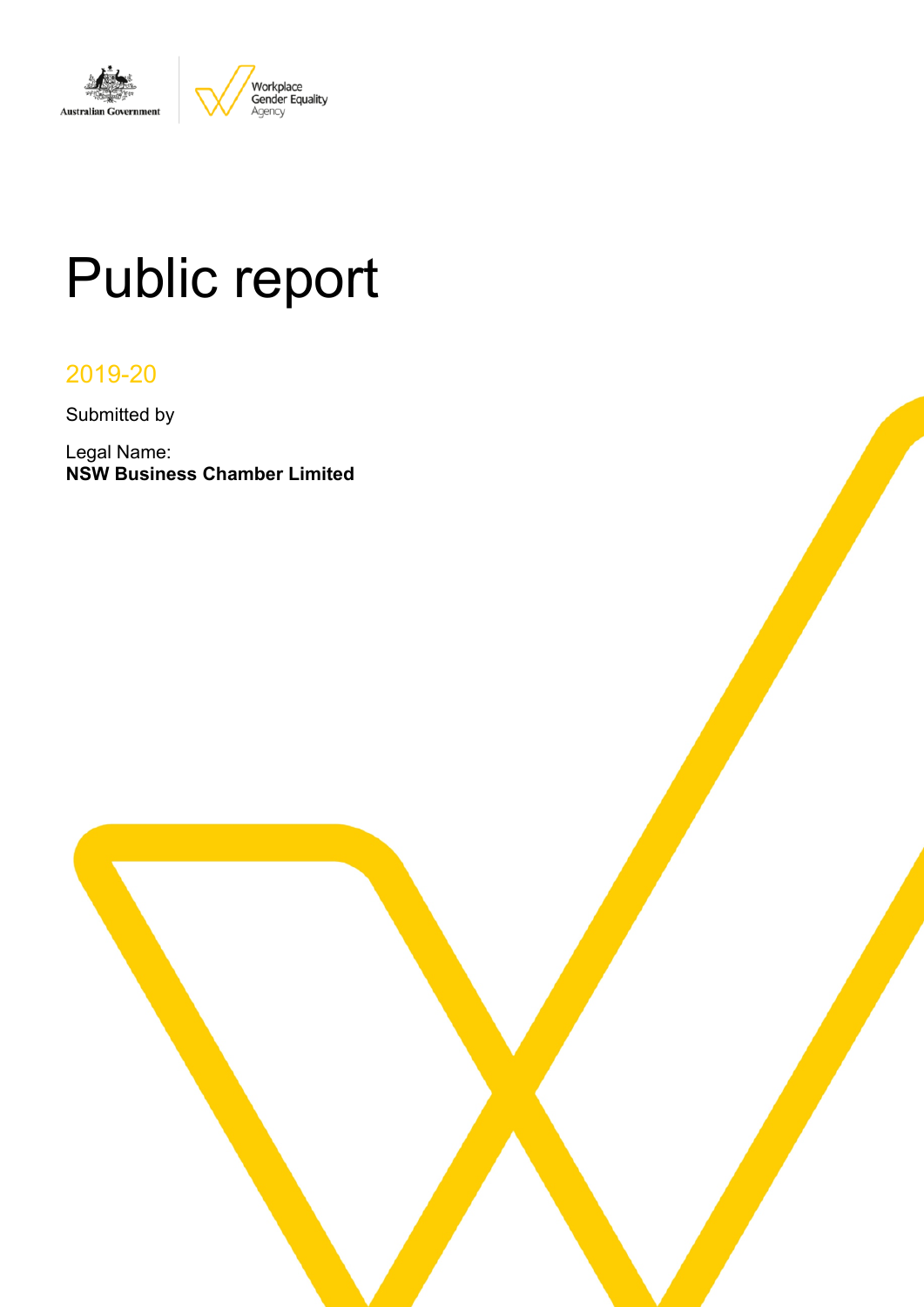

# Organisation and contact details

| Submitting organisation details | Legal name                                    | <b>NSW Business Chamber Limited</b>                                                                 |
|---------------------------------|-----------------------------------------------|-----------------------------------------------------------------------------------------------------|
|                                 | <b>ABN</b>                                    | 63000014504                                                                                         |
|                                 | <b>ANZSIC</b>                                 | M Professional, Scientific and Technical Services<br>6961 Corporate Head Office Management Services |
|                                 | <b>Business/trading name/s</b>                | NSW Business Chamber Limited                                                                        |
|                                 | ASX code (if applicable)                      |                                                                                                     |
|                                 | <b>Postal address</b>                         | Locked Bag 938                                                                                      |
|                                 |                                               | NORTH SYDNEY NSW 2059                                                                               |
|                                 |                                               | <b>AUSTRALIA</b>                                                                                    |
|                                 | Organisation phone number                     | 132 696                                                                                             |
| <b>Reporting structure</b>      | <b>Ultimate parent</b>                        | <b>NSW Business Chamber Limited</b>                                                                 |
|                                 | Number of employees covered by<br>this report | 720                                                                                                 |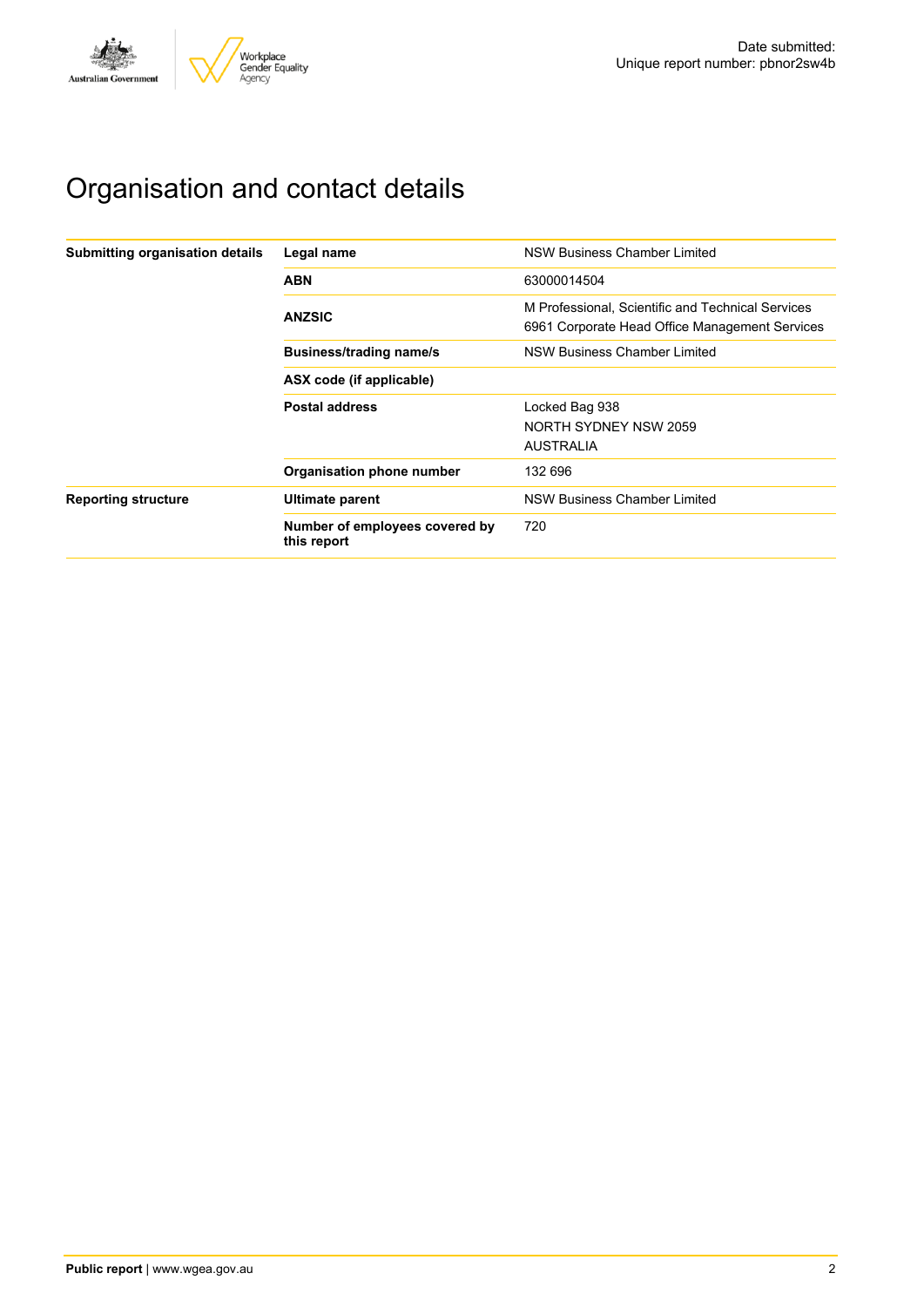

# All organisations covered by this report

| Legal name                                             | <b>Business/trading name/s</b> |
|--------------------------------------------------------|--------------------------------|
| NSW Business Chamber Limited                           | NSW Business Chamber Limited   |
| The trustee for Australian Business Lawyers & Advisors |                                |
| <b>Hunter Business Chamber</b>                         |                                |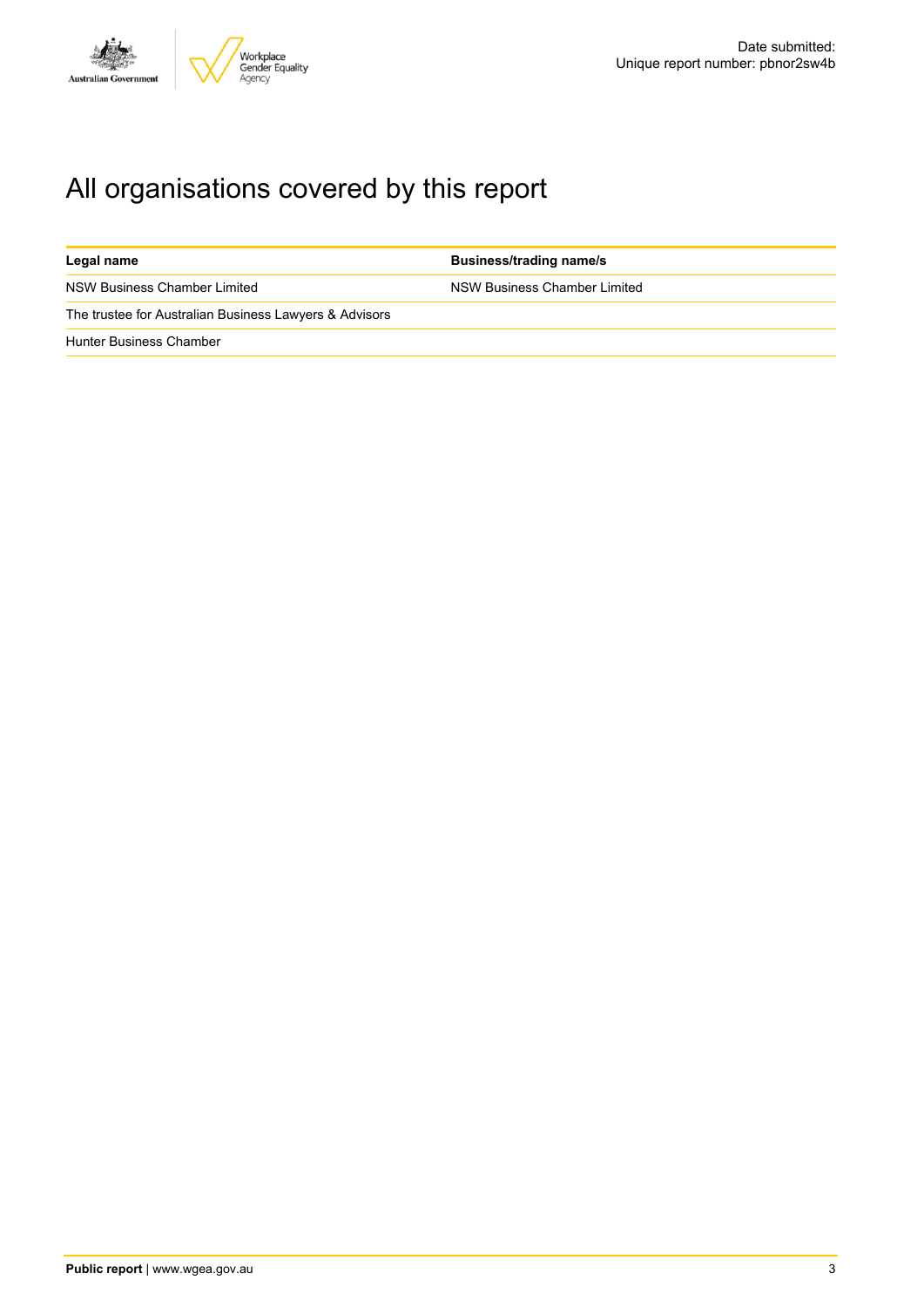

# Workplace profile

# **Manager**

| Manager occupational categories           |                        | <b>Employment status</b> |             | No. of employees |                 |  |  |
|-------------------------------------------|------------------------|--------------------------|-------------|------------------|-----------------|--|--|
|                                           | Reporting level to CEO |                          | F.          | M                | Total employees |  |  |
|                                           |                        | Full-time permanent      | $\mathbf 0$ |                  |                 |  |  |
|                                           |                        | Full-time contract       | $\Omega$    | $\mathbf 0$      | $\mathbf{0}$    |  |  |
| <b>ICEO/Head of Business in Australia</b> | $\mathbf 0$            | Part-time permanent      | 0           | $\Omega$         | $\Omega$        |  |  |
|                                           |                        | Part-time contract       | $\Omega$    | $\mathbf{0}$     | $\mathbf{0}$    |  |  |
|                                           |                        | Casual                   | $\Omega$    | $\mathbf 0$      | $\mathbf{0}$    |  |  |
|                                           |                        | Full-time permanent      | -1          | $\overline{7}$   | $\mathbf{8}$    |  |  |
|                                           |                        | Full-time contract       | $\Omega$    | $\Omega$         | $\mathbf{0}$    |  |  |
| Key management personnel                  | $-1$                   | Part-time permanent      | 0           | $\mathbf 0$      | $\mathbf{0}$    |  |  |
|                                           |                        | Part-time contract       | 0           | $\mathbf{0}$     | $\Omega$        |  |  |
|                                           |                        | Casual                   | $\mathbf 0$ | $\mathbf 0$      | $\mathbf{0}$    |  |  |
|                                           | $-2$                   | Full-time permanent      | 8           | 11               | 19              |  |  |
|                                           |                        | Full-time contract       | 0           | $\mathbf 0$      | $\Omega$        |  |  |
|                                           |                        | Part-time permanent      | 1           | $\mathbf 0$      |                 |  |  |
|                                           |                        | Part-time contract       | 0           | $\mathbf 0$      | $\mathbf{0}$    |  |  |
|                                           |                        | Casual                   | $\Omega$    | $\mathbf{0}$     | $\Omega$        |  |  |
| Other executives/General managers         | $-3$                   | Full-time permanent      | 2           |                  | 3               |  |  |
|                                           |                        | Full-time contract       | $\Omega$    | 0                | $\mathbf{0}$    |  |  |
|                                           |                        | Part-time permanent      | $\Omega$    | $\Omega$         | $\Omega$        |  |  |
|                                           |                        | Part-time contract       | $\Omega$    | $\mathbf 0$      | $\mathbf{0}$    |  |  |
|                                           |                        | Casual                   | $\Omega$    | $\mathbf 0$      | $\mathbf{0}$    |  |  |
|                                           |                        | Full-time permanent      | 3           | 6                | 9               |  |  |
|                                           |                        | Full-time contract       | 0           |                  |                 |  |  |
|                                           | $-2$                   | Part-time permanent      | $\Omega$    | $\Omega$         | $\Omega$        |  |  |
|                                           |                        | Part-time contract       | $\Omega$    | $\mathbf 0$      | $\mathbf{0}$    |  |  |
| <b>Senior Managers</b>                    |                        | Casual                   | 0           | $\mathbf 0$      | $\mathbf{0}$    |  |  |
|                                           |                        | Full-time permanent      | 14          | 15               | 29              |  |  |
|                                           |                        | Full-time contract       | $\Omega$    | $\mathbf 0$      | $\mathbf{0}$    |  |  |
|                                           | $-3$                   | Part-time permanent      | 1           | $\mathbf 0$      |                 |  |  |
|                                           |                        | Part-time contract       | 0           | $\mathbf 0$      | $\mathbf{0}$    |  |  |
|                                           |                        | Casual                   | $\mathbf 0$ | $\mathbf 0$      | $\mathbf{0}$    |  |  |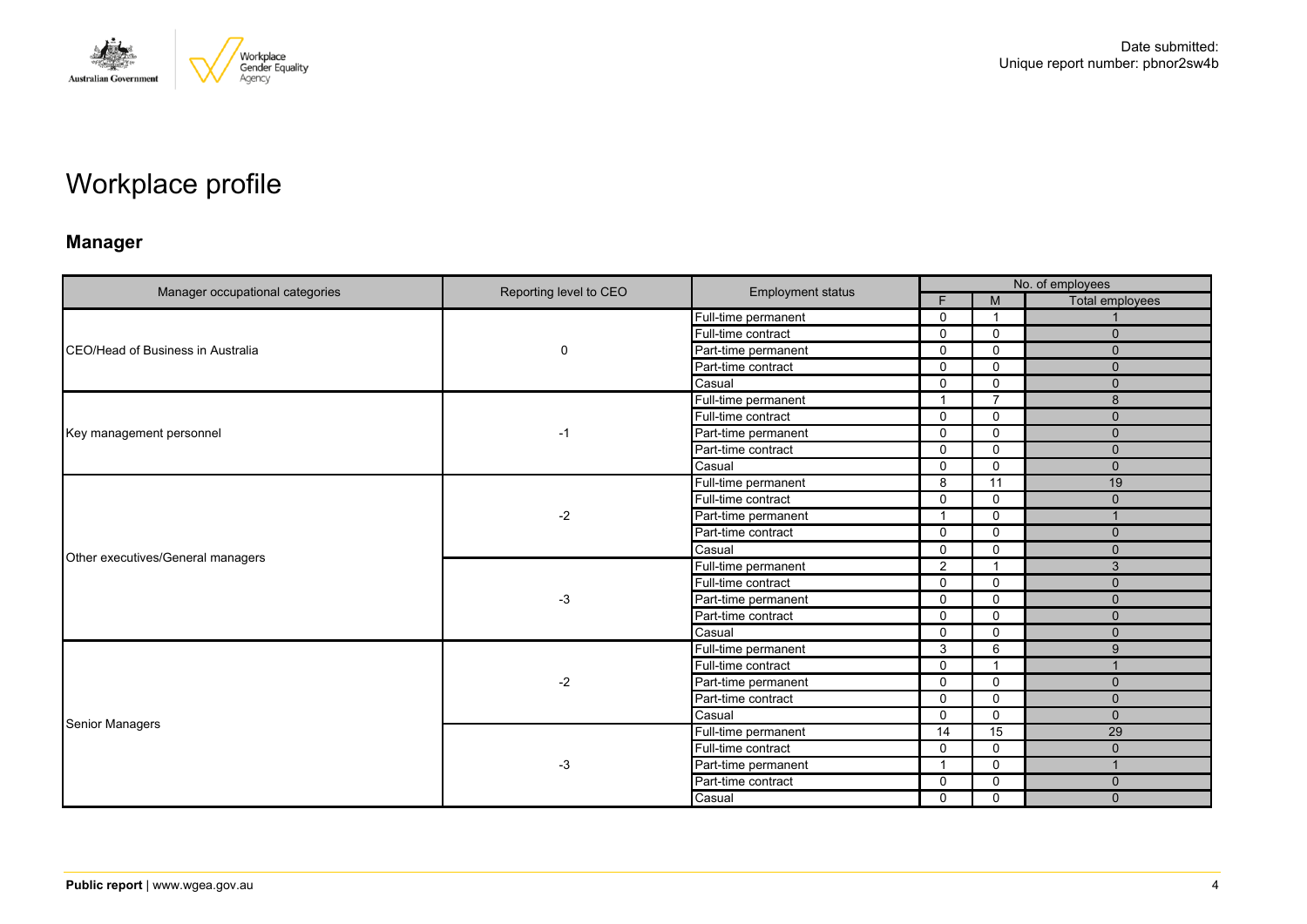

| Manager occupational categories | Reporting level to CEO | Employment status   | No. of employees     |                         |                 |  |
|---------------------------------|------------------------|---------------------|----------------------|-------------------------|-----------------|--|
|                                 |                        |                     | F.                   | M                       | Total employees |  |
|                                 |                        | Full-time permanent | 2                    | 6                       | 8               |  |
|                                 |                        | Full-time contract  | $\mathbf 0$          | $\Omega$                | $\mathbf{0}$    |  |
|                                 | -4                     | Part-time permanent | $\mathbf 0$          | $\Omega$                | $\mathbf{0}$    |  |
|                                 |                        | Part-time contract  | $\Omega$             | $\Omega$                | $\mathbf 0$     |  |
|                                 |                        | Casual              | 0                    | $\Omega$                | $\mathbf{0}$    |  |
|                                 |                        | Full-time permanent | $\mathbf 0$          | $\overline{2}$          | $\overline{2}$  |  |
|                                 |                        | Full-time contract  | $\mathbf 0$          | $\mathbf 0$             | $\mathbf{0}$    |  |
|                                 | $-2$                   | Part-time permanent | $\mathbf 0$          | $\mathbf 0$             | $\mathbf 0$     |  |
|                                 |                        | Part-time contract  | $\mathbf 0$          | $\mathbf 0$             | $\mathbf 0$     |  |
|                                 |                        | Casual              | $\mathbf 0$          | $\mathbf{0}$            | $\mathbf{0}$    |  |
|                                 | $-3$                   | Full-time permanent | 10                   | 3                       | 13              |  |
|                                 |                        | Full-time contract  | $\blacktriangleleft$ | $\overline{\mathbf{1}}$ | $\overline{2}$  |  |
|                                 |                        | Part-time permanent | 0                    | $\mathbf 0$             | $\mathbf 0$     |  |
|                                 |                        | Part-time contract  | $\mathbf 0$          | $\mathbf 0$             | $\mathbf 0$     |  |
|                                 |                        | Casual              | $\mathbf 0$          | $\mathbf 0$             | $\mathbf 0$     |  |
|                                 | -4                     | Full-time permanent | $\overline{17}$      | $\overline{12}$         | $\overline{29}$ |  |
|                                 |                        | Full-time contract  | $\mathbf 0$          | $\mathbf 0$             | $\mathbf{0}$    |  |
| Other managers                  |                        | Part-time permanent | $\overline{2}$       | $\overline{1}$          | $\mathbf{3}$    |  |
|                                 |                        | Part-time contract  | $\mathbf 0$          | $\Omega$                | $\mathbf{0}$    |  |
|                                 |                        | Casual              | 0                    | $\mathbf 0$             | $\mathbf 0$     |  |
|                                 |                        | Full-time permanent | 12                   | $\overline{4}$          | 16              |  |
|                                 |                        | Full-time contract  | 0                    | $\mathbf 0$             | $\mathbf 0$     |  |
|                                 | $-5$                   | Part-time permanent | 5                    | $\mathbf 0$             | 5               |  |
|                                 |                        | Part-time contract  | $\mathbf 0$          | $\mathbf 0$             | $\mathbf{0}$    |  |
|                                 |                        | Casual              | $\mathbf 0$          | $\overline{1}$          |                 |  |
|                                 |                        | Full-time permanent | 3                    | $\mathbf{0}$            | $\mathbf{3}$    |  |
|                                 |                        | Full-time contract  | $\overline{1}$       | $\mathbf 0$             |                 |  |
|                                 | $-6$                   | Part-time permanent | $\mathbf 0$          | $\mathbf 0$             | $\mathbf{0}$    |  |
|                                 |                        | Part-time contract  | $\mathbf 0$          | $\mathbf 0$             | $\mathbf{0}$    |  |
|                                 |                        | Casual              | $\mathbf 0$          | $\mathbf 0$             | $\mathbf{0}$    |  |
| Grand total: all managers       |                        |                     | 83                   | $\overline{72}$         | 155             |  |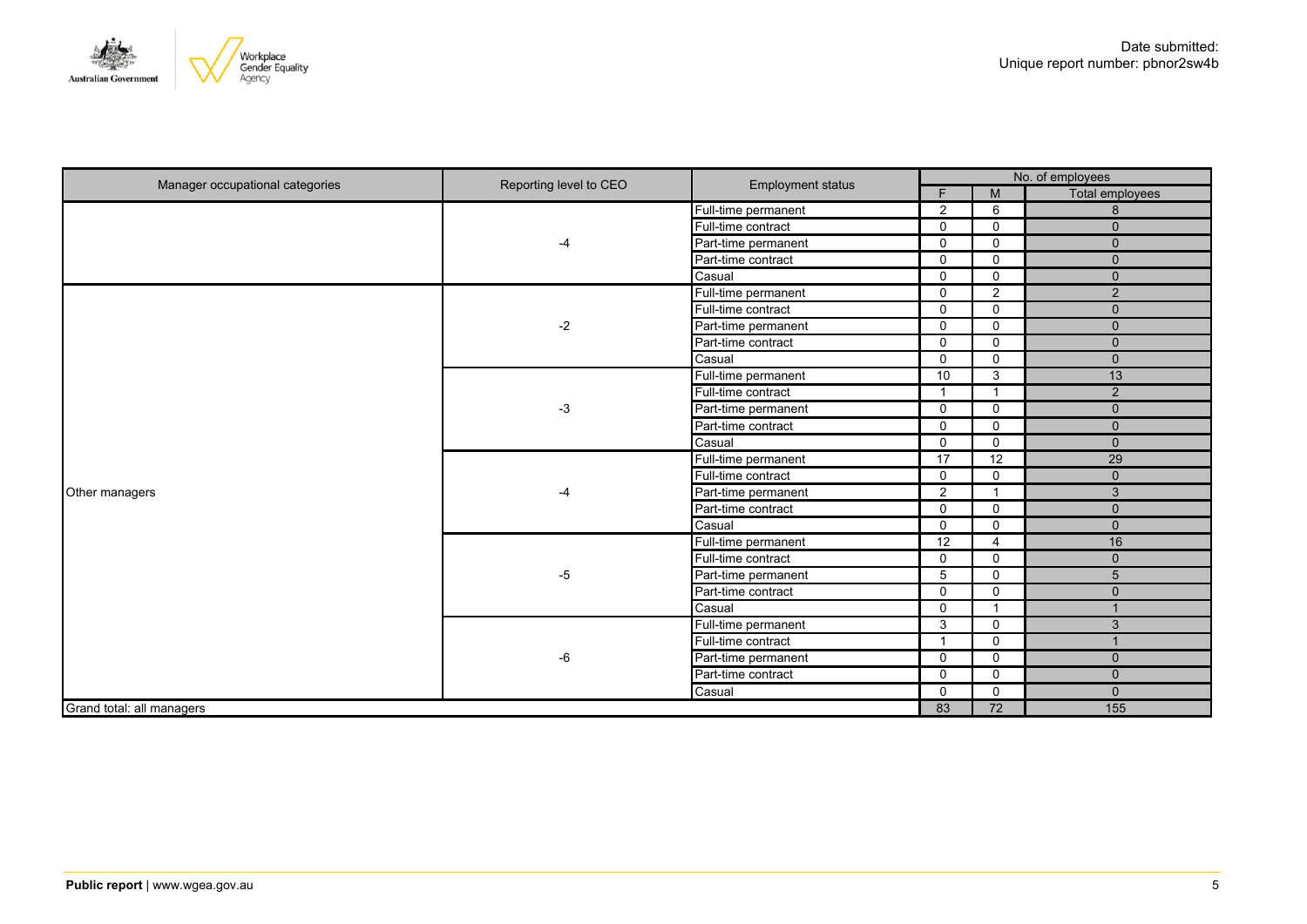

# Workplace profile

### **Non-manager**

| Non-manager occupational categories |                          |                |                         | No. of employees (excluding graduates and apprentices) No. of graduates (if applicable) No. of apprentices (if applicable) |              |              |              |                 |
|-------------------------------------|--------------------------|----------------|-------------------------|----------------------------------------------------------------------------------------------------------------------------|--------------|--------------|--------------|-----------------|
|                                     | <b>Employment status</b> |                | M                       | F                                                                                                                          | M            | F.           | M            | Total employees |
|                                     | Full-time permanent      | 71             | 58                      | $\mathbf 0$                                                                                                                | $\mathbf 0$  | 0            | $\mathbf 0$  | 129             |
|                                     | Full-time contract       | 10             | 9                       | $\mathbf 0$                                                                                                                | 0            | 0            | $\mathbf 0$  | 19              |
| Professionals                       | Part-time permanent      | 25             | 4                       | $\mathbf{0}$                                                                                                               | $\Omega$     | $\Omega$     | $\Omega$     | 29              |
|                                     | Part-time contract       | $\overline{2}$ | -1                      | $\mathbf 0$                                                                                                                | 0            | 0            | $\mathbf 0$  | 3               |
|                                     | Casual                   | 9              | 2                       | $\mathbf 0$                                                                                                                | 0            | 0            | $\mathbf 0$  | 11              |
|                                     | Full-time permanent      | $\Omega$       | 0                       | $\mathbf 0$                                                                                                                | 0            | 0            | $\mathbf 0$  | $\Omega$        |
|                                     | Full-time contract       | $\mathbf{0}$   | 0                       | 0                                                                                                                          | $\mathbf 0$  | 0            | $\mathbf 0$  | $\Omega$        |
| Technicians and trade               | Part-time permanent      | $\Omega$       | $\mathbf 0$             | $\mathbf 0$                                                                                                                | $\mathbf{0}$ | $\mathbf{0}$ | $\Omega$     | $\Omega$        |
|                                     | Part-time contract       | $\Omega$       | 0                       | $\mathbf 0$                                                                                                                | 0            | 0            | $\mathbf 0$  | $\Omega$        |
|                                     | Casual                   | $\Omega$       | $\mathbf 0$             | $\mathbf 0$                                                                                                                | $\mathbf 0$  | $\mathbf 0$  | $\mathbf 0$  | $\Omega$        |
|                                     | Full-time permanent      | $\Omega$       | $\mathbf 0$             | $\mathbf{0}$                                                                                                               | $\mathbf{0}$ | $\Omega$     | $\Omega$     | $\Omega$        |
|                                     | Full-time contract       | $\Omega$       | $\mathbf{0}$            | $\mathbf 0$                                                                                                                | $\mathbf{0}$ | 0            | $\mathbf 0$  | $\Omega$        |
| Community and personal service      | Part-time permanent      | $\Omega$       | $\pmb{0}$               | $\mathbf 0$                                                                                                                | $\mathbf 0$  | $\mathbf 0$  | $\mathbf 0$  | $\Omega$        |
|                                     | Part-time contract       | $\Omega$       | $\mathbf 0$             | $\mathbf 0$                                                                                                                | $\mathbf 0$  | 0            | $\mathbf 0$  | $\mathbf{0}$    |
|                                     | Casual                   | $\Omega$       | $\mathbf{0}$            | $\mathbf 0$                                                                                                                | $\Omega$     | 0            | $\Omega$     | $\Omega$        |
|                                     | Full-time permanent      | 80             | 18                      | $\mathbf 0$                                                                                                                | $\mathbf 0$  | 0            | $\mathbf 0$  | 98              |
|                                     | Full-time contract       | 9              |                         | $\mathbf 0$                                                                                                                | $\mathbf 0$  | 0            | $\mathbf 0$  | 10              |
| Clerical and administrative         | Part-time permanent      | 33             | 4                       | $\mathbf 0$                                                                                                                | $\Omega$     | 0            | $\mathbf{0}$ | 37              |
|                                     | Part-time contract       | $\Omega$       | $\overline{\mathbf{1}}$ | $\mathbf 0$                                                                                                                | 0            | 0            | $\mathbf 0$  |                 |
|                                     | Casual                   | 21             | $\mathbf 0$             | $\mathbf 0$                                                                                                                | $\mathbf 0$  | $\mathbf 0$  | $\mathbf 0$  | 21              |
|                                     | Full-time permanent      | 111            | 53                      | $\mathbf 0$                                                                                                                | $\Omega$     | $\Omega$     | $\Omega$     | 164             |
|                                     | Full-time contract       | 12             | 14                      | $\mathbf 0$                                                                                                                | 0            | $\Omega$     | $\mathbf 0$  | 26              |
| Sales                               | Part-time permanent      | 14             | 0                       | 0                                                                                                                          | 0            | 0            | 0            | 14              |
|                                     | Part-time contract       | 2              | $\mathbf 0$             | $\mathbf 0$                                                                                                                | $\Omega$     | $\Omega$     | $\mathbf{0}$ | 2               |
|                                     | Casual                   |                | $\mathbf 0$             | $\mathbf 0$                                                                                                                | 0            | 0            | $\mathbf 0$  |                 |
|                                     | Full-time permanent      | $\Omega$       | $\mathbf 0$             | $\mathbf 0$                                                                                                                | $\mathbf 0$  | 0            | $\mathbf 0$  | $\mathbf{0}$    |
|                                     | Full-time contract       | $\Omega$       | $\mathbf 0$             | $\mathbf 0$                                                                                                                | $\mathbf 0$  | $\Omega$     | $\mathbf 0$  | $\Omega$        |
| Machinery operators and drivers     | Part-time permanent      | $\Omega$       | $\mathbf 0$             | $\Omega$                                                                                                                   | $\Omega$     | $\Omega$     | $\Omega$     | $\Omega$        |
|                                     | Part-time contract       | $\Omega$       | 0                       | 0                                                                                                                          | 0            | 0            | 0            | $\mathbf{0}$    |
|                                     | Casual                   | $\Omega$       | $\Omega$                | $\Omega$                                                                                                                   | $\mathbf{0}$ | $\Omega$     | $\mathbf 0$  | $\Omega$        |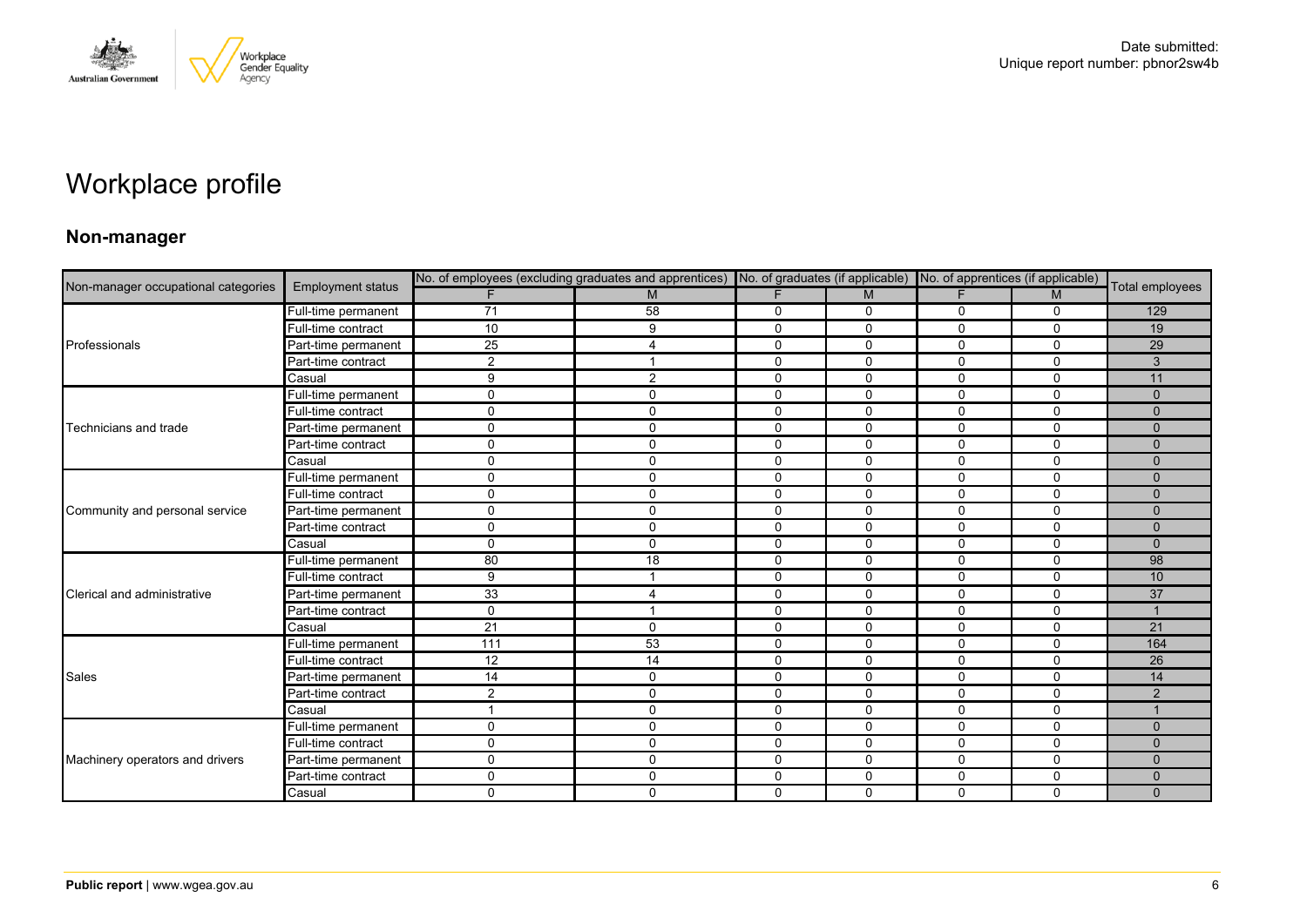

|                                     | <b>Employment status</b> | No. of employees (excluding graduates and apprentices) No. of graduates (if applicable) No. of apprentices (if applicable) Total employees |     |  |  |  |  |     |
|-------------------------------------|--------------------------|--------------------------------------------------------------------------------------------------------------------------------------------|-----|--|--|--|--|-----|
| Non-manager occupational categories |                          |                                                                                                                                            | M   |  |  |  |  |     |
|                                     | Full-time permanent      |                                                                                                                                            |     |  |  |  |  |     |
|                                     | Full-time contract       |                                                                                                                                            |     |  |  |  |  |     |
| Labourers                           | Part-time permanent      |                                                                                                                                            |     |  |  |  |  |     |
|                                     | Part-time contract       |                                                                                                                                            |     |  |  |  |  |     |
|                                     | Casual                   |                                                                                                                                            |     |  |  |  |  |     |
|                                     | Full-time permanent      |                                                                                                                                            |     |  |  |  |  |     |
|                                     | Full-time contract       |                                                                                                                                            |     |  |  |  |  |     |
| <b>Others</b>                       | Part-time permanent      |                                                                                                                                            |     |  |  |  |  |     |
|                                     | Part-time contract       |                                                                                                                                            |     |  |  |  |  |     |
|                                     | Casual                   |                                                                                                                                            |     |  |  |  |  |     |
| Grand total: all non-managers       |                          | 400                                                                                                                                        | 165 |  |  |  |  | 565 |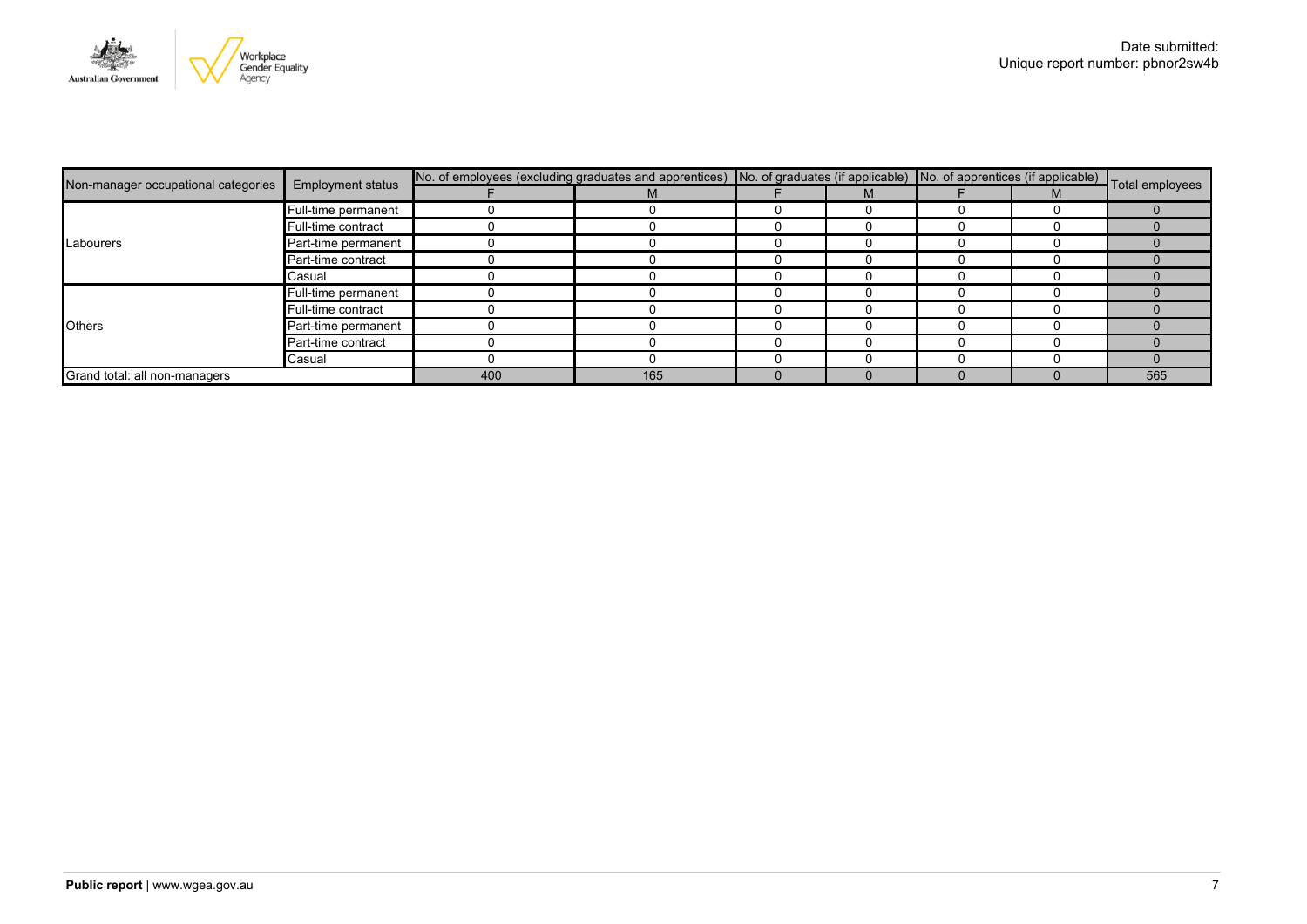

# Reporting questionnaire

# **Gender equality indicator 1: Gender composition of workforce**

This indicator seeks information about the gender composition of relevant employers in a standardised format, to enable the aggregation of data across and within industries. The aggregated data in your workplace profile assists relevant employers in understanding the characteristics of their workforce, including in relation to occupational segregation, the position of women and men in management within their industry or sector, and patterns of potentially insecure employment.

#### **NB. IMPORTANT:**

**• References to the Act mean the Workplace Gender Equality Act 2012.**

• A formal 'policy' and/or 'formal strategy' in this questionnaire refers to formal policies and/or strategies that are **either standalone or contained within another formal policy/formal strategy.**

• Data provided in this reporting questionnaire covers the TOTAL reporting period from 1 April 2019 to 31 March 2020. (This differs from the workplace profile data which is taken at a point-in-time during the reporting period).

- **• Answers need to reflect ALL organisations covered in this report.**
- . If you select "NO, Insufficient resources/expertise" to any option, this may cover human or financial resources.
- **1. Do you have formal policies and/or formal strategies in place that SPECIFICALLY SUPPORT GENDER EQUALITY relating to the following?**

#### **1.1 Recruitment**

- $\boxtimes$  Yes (select all applicable answers)
	- $\mathbb{\dot{A}}$  Policy
	- $\boxtimes$  Strategy
- No (you may specify why no formal policy or formal strategy is in place)
	- $\Box$  Currently under development, please enter date this is due to be completed
		- $\overline{\Box}$  Insufficient resources/expertise
		- $\Box$  Not a priority

#### **1.2 Retention**

- $\boxtimes$  Yes (select all applicable answers)
	- $\Box$  Policy
	- $\boxtimes$  Strategy
- No (you may specify why no formal policy or formal strategy is in place)
	- $\Box$  Currently under development, please enter date this is due to be completed
		- Insufficient resources/expertise
		- Not a priority

#### **1.3 Performance management processes**

- $\boxtimes$  Yes (select all applicable answers)
	- $\mathbb{\dot{Z}}$  Policy
	- $\boxtimes$  Strategy
- $\Box$  No (you may specify why no formal policy or formal strategy is in place)
	- $\Box$  Currently under development, please enter date this is due to be completed
	- $\Box$  Insufficient resources/expertise
	- $\Box$  Not a priority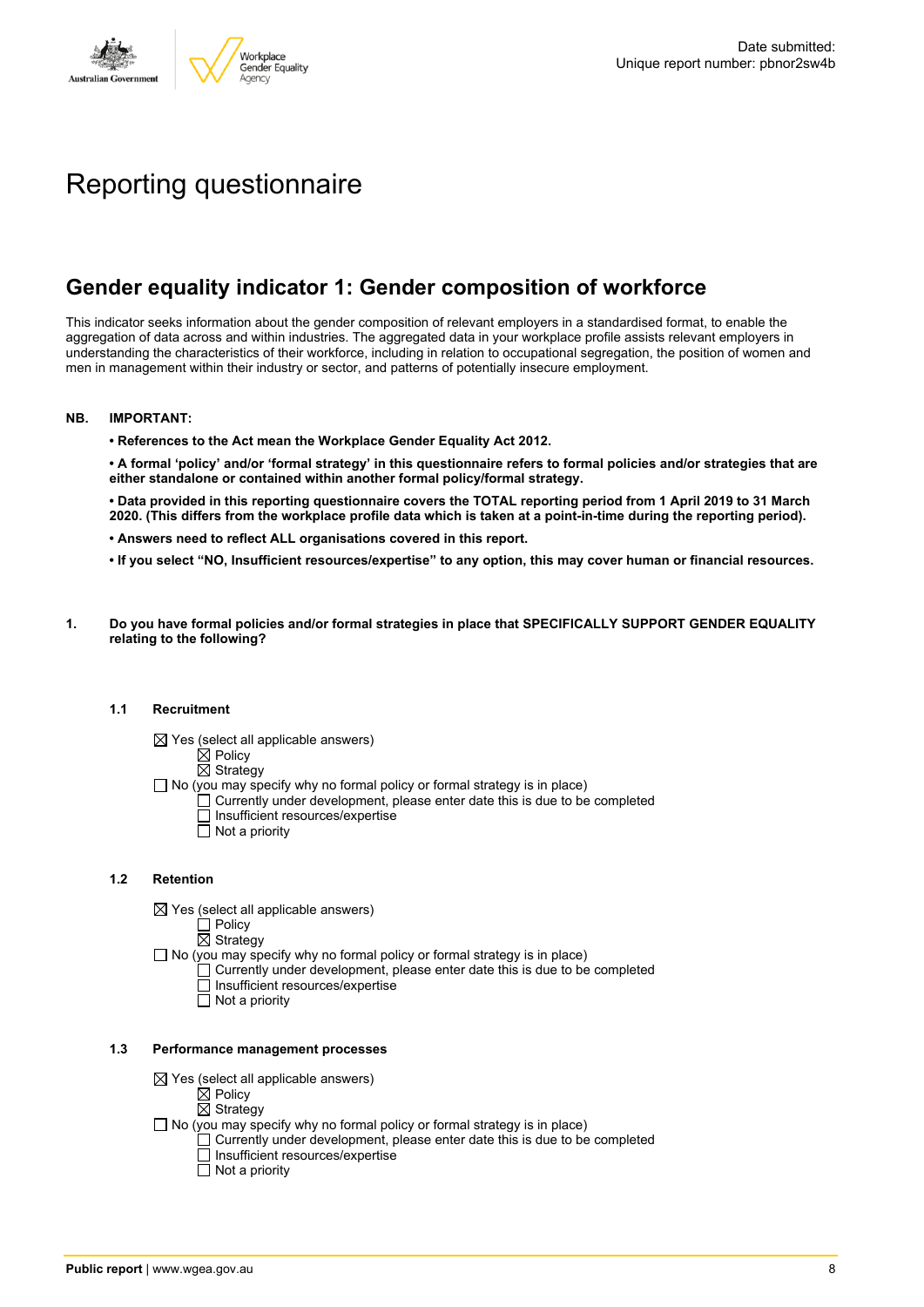

#### **1.4 Promotions**

 $\boxtimes$  Yes (select all applicable answers)

 $\boxtimes$  Policy

 $\overline{\boxtimes}$  Strategy

 $\Box$  No (you may specify why no formal policy or formal strategy is in place)

- $\Box$  Currently under development, please enter date this is due to be completed □ Insufficient resources/expertise
	- $\overline{\Box}$  Not a priority

#### **1.5 Talent identification/identification of high potentials**

- $\boxtimes$  Yes (select all applicable answers)
	- Policy
	- $\overline{\boxtimes}$  Strategy
- $\Box$  No (you may specify why no formal policy or formal strategy is in place)
	- Currently under development, please enter date this is due to be completed Insufficient resources/expertise
		- $\overline{\Box}$  Not a priority

#### **1.6 Succession planning**

- $\boxtimes$  Yes (select all applicable answers)
	- $\Box$  Policy
	- $\overline{\boxtimes}$  Strategy

 $\Box$  No (you may specify why no formal policy or formal strategy is in place)

- $\Box$  Currently under development, please enter date this is due to be completed Insufficient resources/expertise
- Not a priority

#### **1.7 Training and development**

- $\boxtimes$  Yes (select all applicable answers)
	- $\mathbb{\dot{Z}}$  Policy
		- $\boxtimes$  Strategy

 $\Box$  No (you may specify why no formal policy or formal strategy is in place)

- Currently under development, please enter date this is due to be completed Insufficient resources/expertise  $\Box$  Not a priority
	-

#### **1.8 Key performance indicators for managers relating to gender equality**

- $\boxtimes$  Yes (select all applicable answers)
	- □ Policy
	- $\boxtimes$  Strategy

 $\Box$  No (you may specify why no formal policy or formal strategy is in place)

- $\Box$  Currently under development, please enter date this is due to be completed Insufficient resources/expertise
	- Not a priority

#### **1.9 Gender equality overall**

- $\boxtimes$  Yes (select all applicable answers)
	- $\mathbb{\dot{A}}$  Policy
	- $\boxtimes$  Strategy
- $\Box$  No (you may specify why no formal policy or formal strategy is in place)
	- $\Box$  Currently under development, please enter date this is due to be completed □ Insufficient resources/expertise
		- $\Box$  Not a priority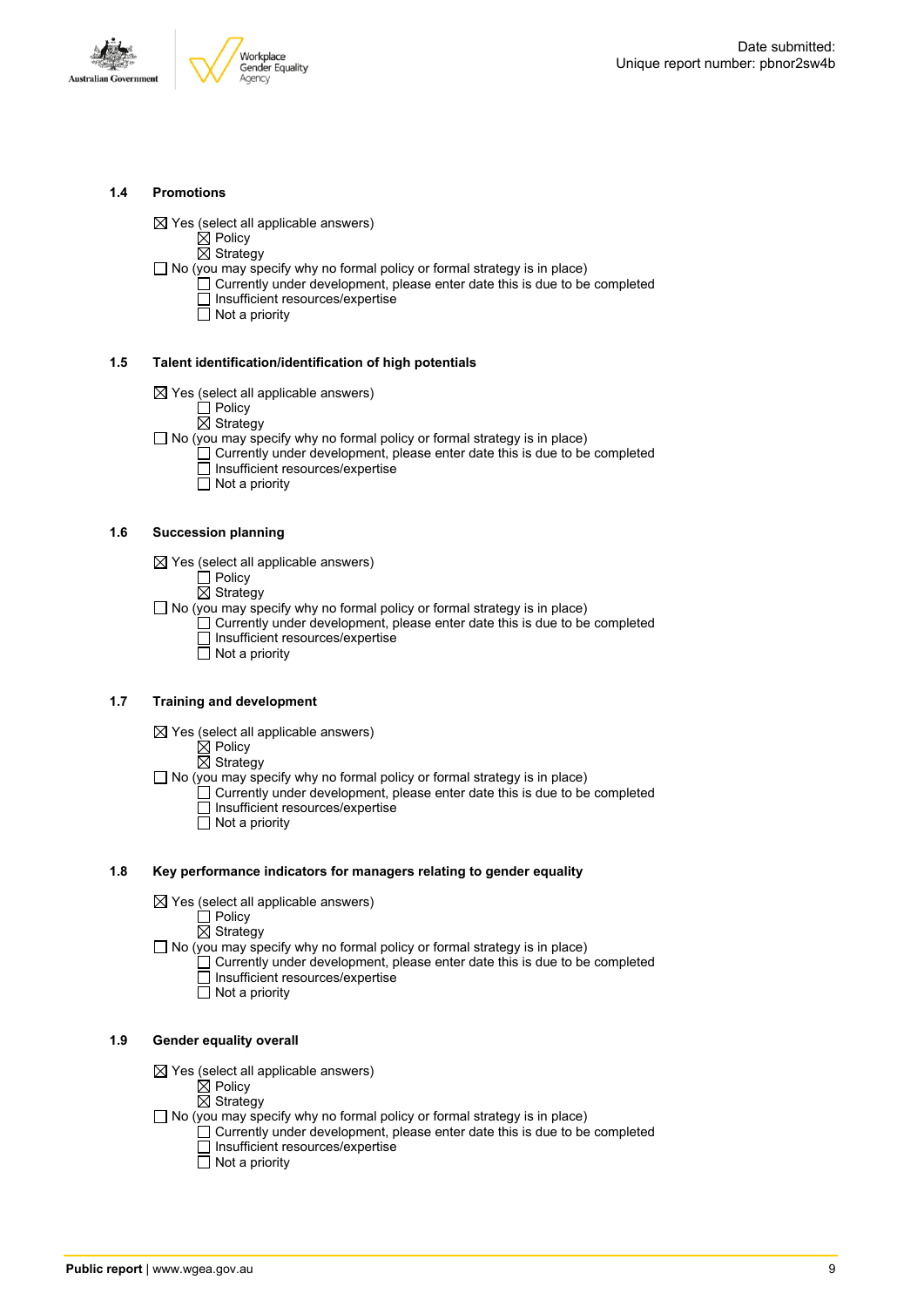



**1.10 How many employees were promoted during the reporting period against each category below? IMPORTANT: Because promotions are included in the number of appointments in Q1.11, the number of promotions should never exceed appointments.**

|                                         |        | Managers |        | Non-managers |
|-----------------------------------------|--------|----------|--------|--------------|
|                                         | Female | Male     | Female | Male         |
| Permanent/ongoing full-time employees   | 11     | 4        | 20     | 12           |
| Permanent/ongoing part-time employees   | 0      | 0        |        |              |
| Fixed-term contract full-time employees | 0      | 0        | 4      |              |
| Fixed-term contract part-time employees | 0      | 0        | 0      |              |
| Casual employees                        | 0      | 0        |        |              |

**1.11 How many appointments in total were made to manager and non-manager roles (based on WGEA-defined managers/non-managers) during the reporting period (add the number of external appointments and internal promotions together)?**

|                                                                         | Female | Male |
|-------------------------------------------------------------------------|--------|------|
| Number of appointments made to MANAGER roles (including promotions)     | 30     |      |
| Number of appointments made to NON-MANAGER roles (including promotions) | 175    | 78   |

**1.12 How many employees resigned during the reporting period against each category below?**

|                                         | Managers |      | Non-managers |      |
|-----------------------------------------|----------|------|--------------|------|
|                                         | Female   | Male | Female       | Male |
| Permanent/ongoing full-time employees   | 10       | 13   | 70           | 54   |
| Permanent/ongoing part-time employees   | 3        |      | 11           | 4    |
| Fixed-term contract full-time employees |          |      | 34           | 15   |
| Fixed-term contract part-time employees | 0        | 0    | 6            | 0    |
| Casual employees                        | 0        |      | 10           |      |

#### **1.13 If your organisation would like to provide additional information relating to gender equality indicator 1, please do so below.**

NSWBC have formal policies and strategies in place to support gender equality in our workplace. Our Recruitment and Selection Policy ensures that our recruitment process is unbiased and that selection is based only on merit against a set of selection criteria.

A Recruitment Guide has been developed to ensure that it is an equitable process. This guide was developed to work in conjunction with the Anti-Discrimination, Harassment and Equal Employment Opportunity Policy and is used by managers and by our internal recruitment arm of the organisation when recruiting for employees. All recruitment must comply with legislation, and advertisements and interview questions are based on the selection criteria. Candidates are only selected once telephone screens, face to face interviews and reference

checks have been undertaken, and templates are used to conduct these. Terms and conditions of employment are equal for all employees, irrespective of their gender.

Our position descriptions are gender-neutral and non-discriminatory, and are evaluated to ensure they are related to the position, including skills required for the position. Vacant positions are advertised internally and are made available to all employees via the organisation's intranet site. Employees are encouraged to apply for these positions and are all provided with the opportunity to do so. Vacancies are also advertised externally through online media such as SEEK, LinkedIn and the organisations corporate website, and our advertisements do not exclude any particular gender from applying.

A formal strategy put in place to support gender equality is the opportunity for all employees to participate in an annual web-based Employee Engagement Survey. This survey is managed by an external independent provider and all responses remain anonymous. The survey provides all employees, irrespective of gender, an opportunity to answer a series of questions based around employee engagement and employee satisfaction, in turn allowing the organisation to understand underlying factors as to why employees choose to stay working with the organisation and factors as to why they would leave the organisation. We assess both male and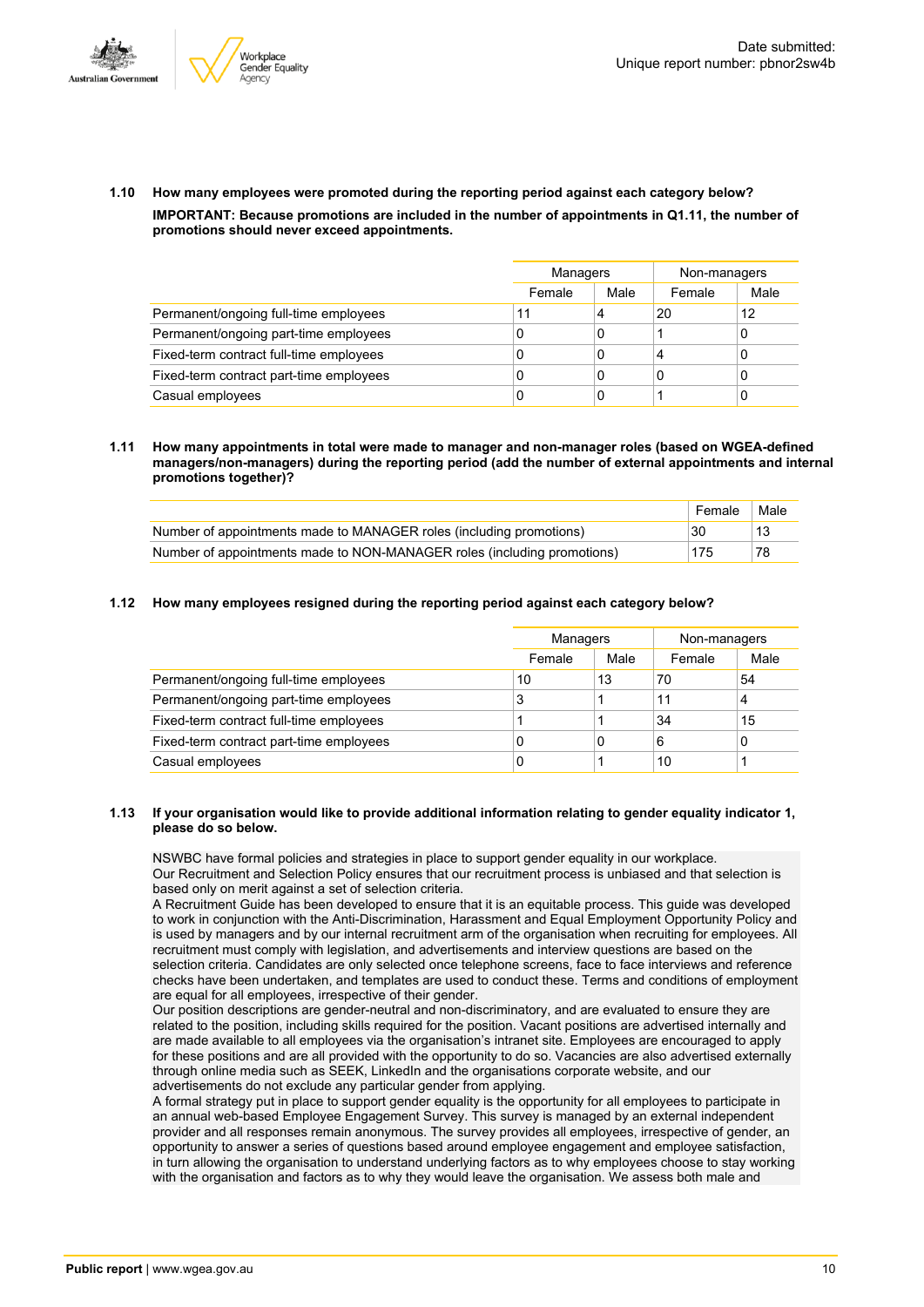



female responses to all questions to see if any issues impact a particular gender. Findings are very consistent across all areas surveyed.

Another way which gender equality is supported across the organisation is through the utilisation of bonuses such as sales incentive payments, commission payments and gift cards being issued to both male and female employees to reward them for their performance and hard work during the course of the year. All employees are also provided with the opportunity to nominate their colleagues whom they believe display the company values through our Employee Recognition Program. It is a means to which we can celebrate the successes of NSWBC employees, and to reinforce our company values. A judging panel consisting of a mixture of female and male employees assess these nominations. In the reporting period, 12 winners were selected and the gender break-up (11 female winners and 1 male winner).

A formal strategy which has been implemented to provide support to employees and assist employees and their immediate families with personal issues such as parenting issues and anxiety, or work-related issues such as conflict with a colleague and productivity, is our Employee Assistance Program. During the reporting period, issues raised during these cost free counselling sessions were predominately personal issues, and it is equally available to both genders of employees (59% female use and 41% male use during this reporting period).

Our organisation advocates for a work-life balance. Our Flexible Work Policy advises employees that the organisation will consider flexible working requests such as part-time work, subject to business requirements. In our employee engagement survey for this reporting period, one of the highest ratings across the board for staying at NSWBC was 'the flexible working conditions available'. This remains highly prominent as a retention factor.

Job sharing is also available for particular roles. Various positions in our organisation are currently job share roles. Examples of job sharing positions include Human Resources Business Partner, Events Coordinator and Receptionist. This in turn enables employees to maintain a work-life balance, and maintain their family duties.

Apart from certain roles where employees enjoy the benefit of working from home from time to time, other arrangements are put in place where parents can work from home or take annual leave or leave without pay during school holidays to care for their children, to save on the expenses that childcare would incur during this period.

The opportunity to request to return from parental leave on a flexible basis is available to all employees, irrespective of gender, and subject to business requirements. Requests are considered by managers in conjunction with Human Resources. Human Resources meet with all employees prior to them going on parental leave to discuss their options and to inform them of the paid PPL scheme implemented by the Government. During this reporting period, 15 employees returned from parental leave. Six of these 15 employees returned to work on flexible work arrangements and the remaining nine employees chose to return to work on their pre-parental arrangement (duties/hours).

In order to maintain positive working relationships when individuals experience employment related grievances, a Grievance Policy is available and communicated to all employees via the online learning program and the intranet. This policy is required to be adhered to in order to resolve grievances and maintain positive working relationships.

During the reporting period, 73 employees were either promoted, or transferred into another role. All transfers and promotions are based on merit. The fact that 68% female and 32% male employees fell into this category demonstrates that gender equality is supported, and no gender is discriminated against. Instead, promotions and transfers are based on merit, and requirements and suitability for the particular role, and female promotions are supported. Promotions and transfers are also widely communicated to employees via our organisations newsletter.

A Training and Development Policy and Statement has been communicated and established to outline steps which are required to be taken to identify training needs of all employees in accordance with business requirements, and to ensure the provision of training meets identified needs. Both male and female employees are provided with appropriate employee training and development opportunities which are in line with available resources. We aim to create a culture of learning throughout the organisation whereby individuals take responsibility for their development, in partnership with the organisation.

Another policy and strategy put in place to support gender equality is that all employees whom wish to pursue tertiary studies are encouraged to do so whilst being financially assisted by the organisation, subject to approval, and that the Educational Assistance Policy requirements, such as the course being relevant to business requirements and career development, are met. This also includes paid study leave of up to 5 days per academic year. The organisation recognises the value of continuing study and encourages employees, irrespective of their gender, to gain qualifications or accreditations that will increase their skills and improve their ability to service clients and members. Of the current employees that have been granted Educational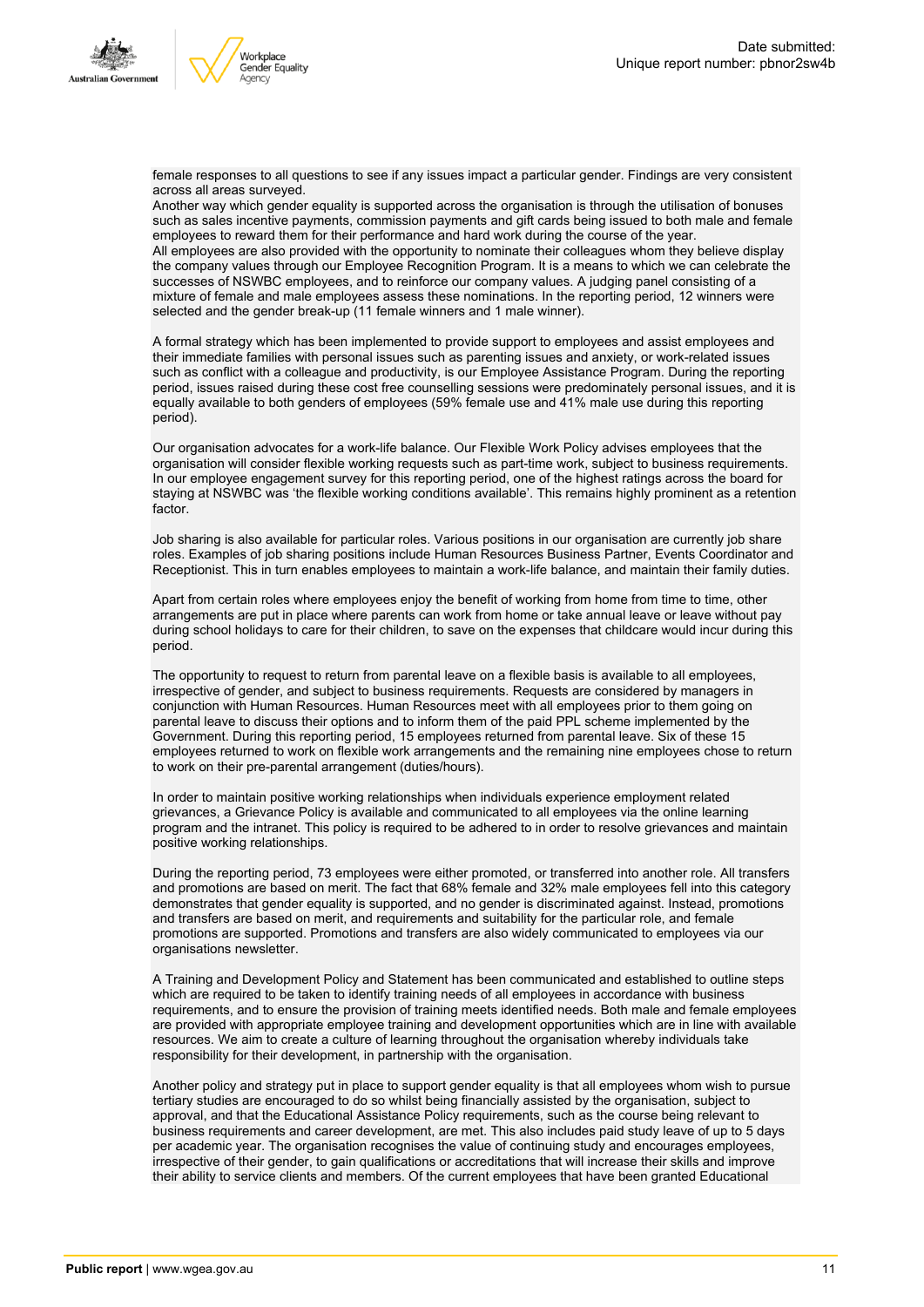



Assistance during this reporting period, 50% are male and 50% are female, demonstrating that both genders take up this beneficial opportunity available to them.

An Employee Engagement and Employee Life Cycle procedures manual, encompassing guidelines and procedures for organisational processes, including recruitment, induction, personal and team development, reward and recognition, performance management and end of employment is used to train all managers across all states, through one-on-one learning sessions with Human Resources. This manual also assists managers in engaging employees throughout the life cycle of employment.

Formalised training on an introduction and overview of our organisation and policies such as Anti-Discrimination, Harassment, Equal Employment Opportunity and Anti-Discrimination, Bullying and WHS (such as a Safe Driver component) are delivered to new employees through the online learning program. These policies are also available on the intranet site for all employees to access at all times and employees are regularly reminded of them by means of email, and our employee newsletter. Employees are also required to complete refresher training every two years so that they are reminded of, and are continuously made aware of the policies we have in place. All employees are required to achieve 100% in this assessment, irrespective of their gender. A further online learning program was also developed and implemented for managers of the organisation, and includes topics such as Recruitment, Induction, Anti-Discrimination, Harassment, Equal Employment Opportunity and Performance Appraisals.

Many of our employees are required to drive as part of their role. In order to provide direction and instruction for managers and employees regarding the procedures, processes and strategies to minimise the risks associated with car journeys, Safe Driver Training has been designed and implemented across all states. All employees whom drive as part of their role, are required to participate in a theoretical and practical component for the training, irrespective of their gender. In this reporting period, both genders attended and completed the training. Employees were also provided with a safe driver manual and directed to the Driver Policy, which outlines instructions and procedures for safe driving.

All employees are expected to have development discussions with their managers, which include training and development plans. Employees can also request for training specifically relevant to their roles, for instance specific software related training, return to work coordination training, first aid training, or any other relevant workshops and seminars.

NSWBC has recently updated the Parental Leave Policy and introduced company parental top-up pay to eligible Primary and Secondary Carers by paying the gap between the employee's salary and the government's paid parental leave scheme. The introduction of this scheme supports NSWBC's diversity and inclusion strategy, including gender equality.

A Diversity Advisory Committee has been recently established which comprises of senior leaders (66% female; 34% male) from across the organisation that possess diverse attributes. The key objectives of the Committee is to create greater awareness of the multiple aspects of diversity and enable inclusion at work (including gender equality), address diversity issues in a safe and confidential environment, foster an environment of mutual respect and understanding amongst all employees, promote an inclusive workplace regardless of individual and group characteristics, celebrate diversity and inclusion through the implementation of initiatives and programs, encourage new ideas for diversity and inclusion initiatives and programs through input from the Committee and staff, enable managers to lead by example by possessing the knowledge and skills to embrace diversity and inclusion; and encourage employees to know that it is acceptable to talk about diversity at work.

A Diversity and Inclusion Policy has been created and published for all staff to access. The purpose of the Diversity and Inclusion Policy is to outline NSWBC's approach to diversity and inclusion. It aims to assist in enhancing our culture of respect, embrace differences and promote opportunities for all employees. The Policy supports equal access to opportunities, teamwork and collaboration, with a focus on innovation and creativity, evidenced by leadership's commitment to diversity.

A Diversity and Inclusion Strategy has been formulated which supports the Policy and focuses programs on key areas to build awareness of the multiple aspects of diversity (including gender equality), mutual respect and understanding amongst people leaders and their teams, and to empower marginalised groups. For example, International Women's Day educational material, awareness and personal employee stories were shared with all staff on the digital communications platform. A Women in Business Session was also hosted by our female board members for female leaders, to share their experiences and knowledge in an intimate and collaborative setting.

Overall, as demonstrated through the examples above, our organisation supports gender equality and has formal policies and formal strategies in place to do so; no employee is ever discriminated against on the basis of their gender.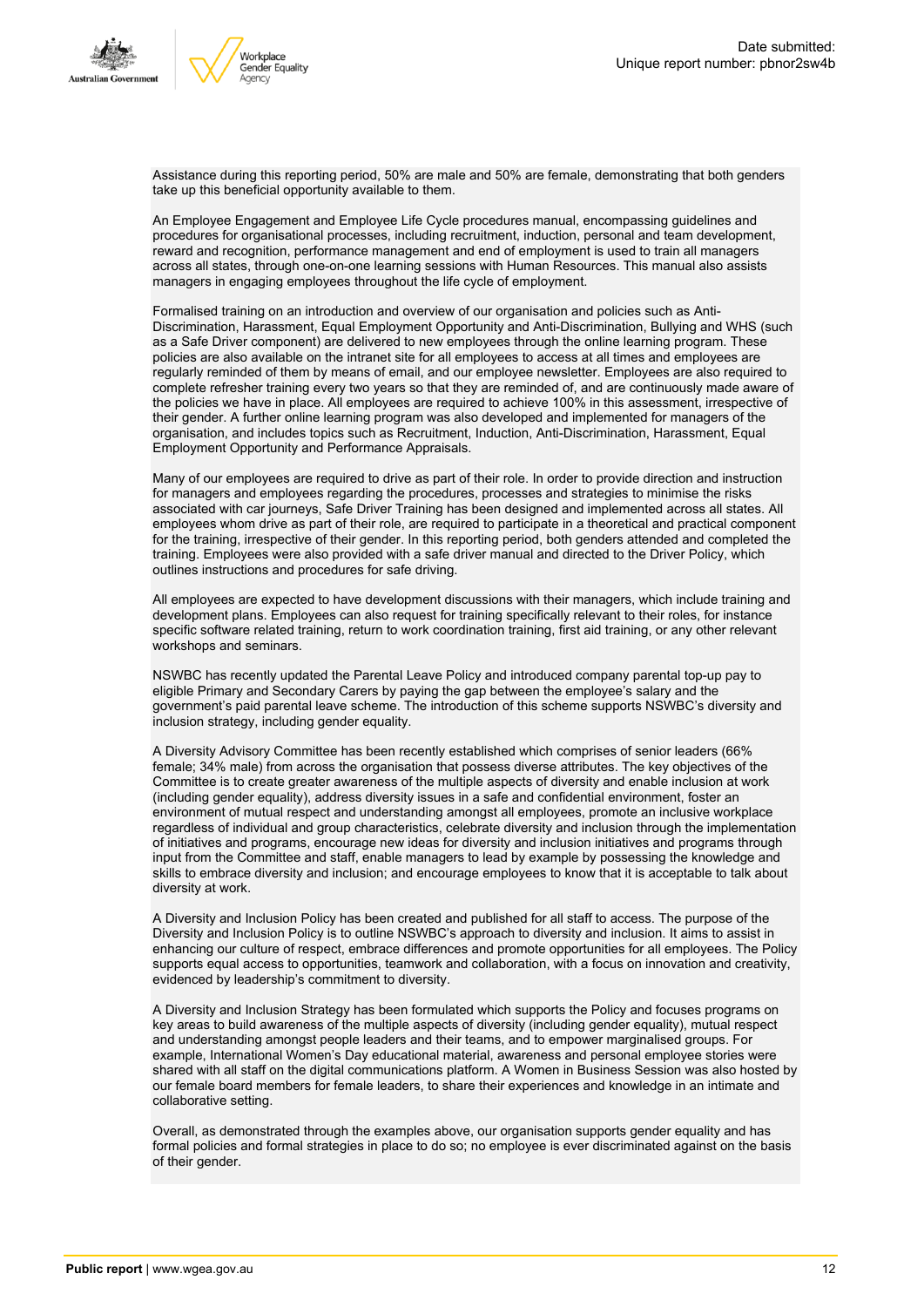

# **Gender equality indicator 2: Gender composition of governing bodies**

Gender composition of governing bodies is an indicator of gender equality at the highest level of organisational leadership and decision-making. This gender equality indicator seeks information on the representation of women and men on governing bodies. The term "governing body" in relation to a relevant employer is broad and depends on the nature of your organisation. It can mean the board of directors, trustees, committee of management, council or other governing authority of the employer.

- 2. The organisation(s) you are reporting on will have a governing body. In the Act, governing body is defined as "the board of directors, trustees, committee of management, council or other governing authority of the employer". This question relates to the highest governing body for your Australian entity, even if it is located overseas.
	- **2.1 Please answer the following questions relating to each governing body covered in this report.**

**Note: If this report covers more than one organisation, the questions below will be repeated for each organisation before proceeding to question 2.2.**

If your organisation's governing body is the same as your parent entity's, you will need to add your **organisation's name BUT the numerical details of your parent entity's governing body.**

#### **2.1a.1 Organisation name?**

NSW Business Chamber Limited

2.1b.1 What gender is the Chair on this governing body (if the role of the Chair rotates, enter the gender of the **Chair at your last meeting)?**

| ⊶י |  |
|----|--|

#### **2.1c.1 How many other members are on this governing body (excluding the Chair/s)?**

#### **2.1d.1 Has a target been set to increase the representation of women on this governing body?**

| □ Yes |                                                                                                       |
|-------|-------------------------------------------------------------------------------------------------------|
|       | $\boxtimes$ No (you may specify why a target has not been set)                                        |
|       | □ Governing body/board has gender balance (e.g. 40% women/40% men/20% either)                         |
|       | □ Currently under development, please enter date this is due to be completed                          |
|       | □ Insufficient resources/expertise                                                                    |
|       | $\boxtimes$ Do not have control over governing body/board appointments (provide details why):         |
|       | As a Registered Industrial organisation, Board Members must be elected by its members (Constitution). |
|       | $\Box$ Not a priority                                                                                 |
|       | $\Box$ Other (provide details):                                                                       |
|       |                                                                                                       |

#### **2.1g.1 Are you reporting on any other organisations in this report?**

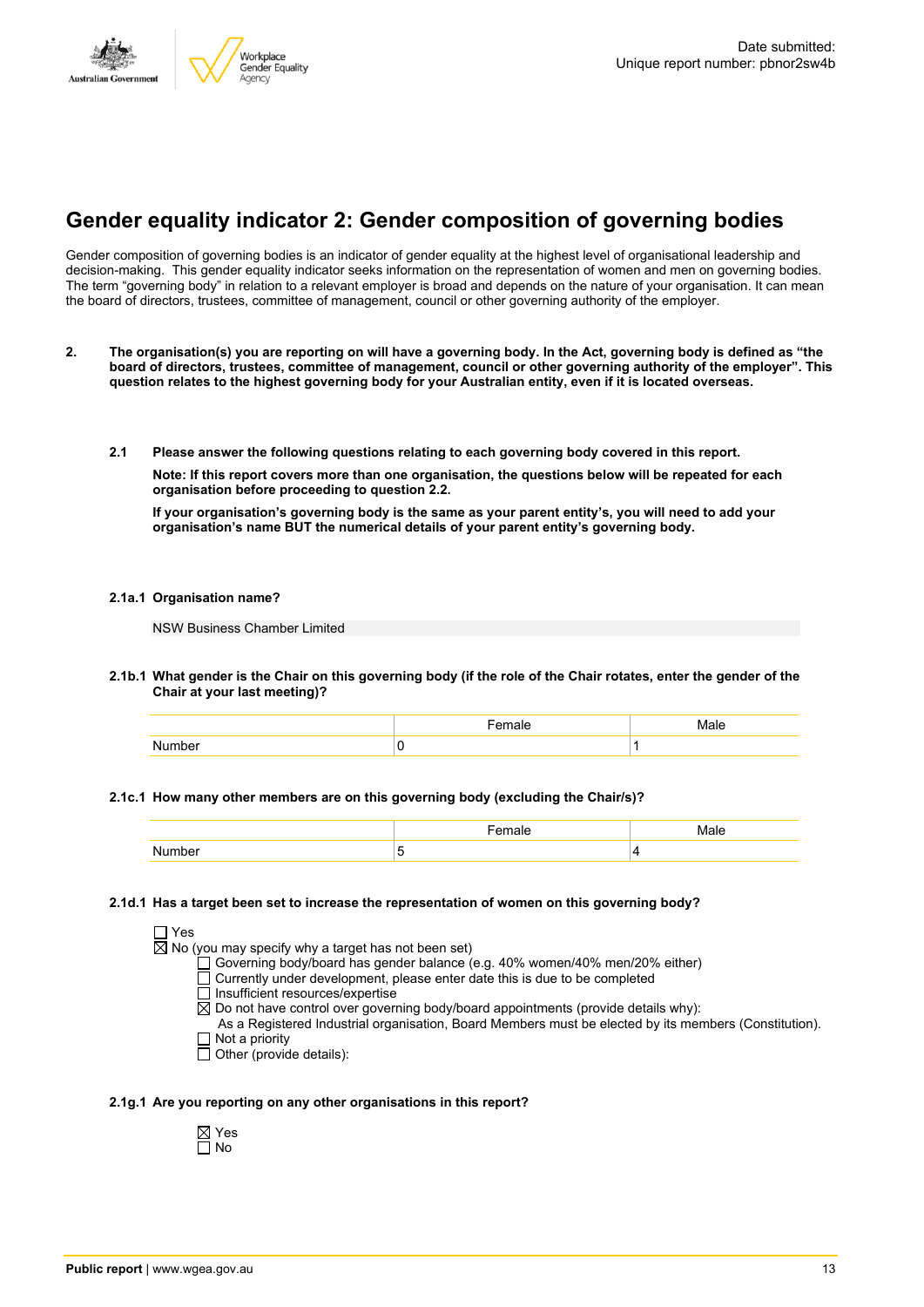

#### **2.1a.2 Organisation name?**

The trustee for Australian Business Lawyers & Advisors

#### **2.1b.2 How many Chairs on this governing body?**

|         | . | - 4 |
|---------|---|-----|
| ו ⊶ו זו |   | u   |

#### **2.1c.2 How many other members are on this governing body (excluding the Chair/s)?**

|        | Female | Male                   |
|--------|--------|------------------------|
| Number |        | $\overline{10}$<br>1 U |

#### **2.1d.2 Has a target been set to increase the representation of women on this governing body?**

| $\Box$ Yes |                                                                                                     |
|------------|-----------------------------------------------------------------------------------------------------|
|            | $\boxtimes$ No (you may specify why a target has not been set)                                      |
|            | □ Governing body/board has gender balance (e.g. 40% women/40% men/20% either)                       |
|            | □ Currently under development, please enter date this is due to be completed                        |
|            | $\Box$ Insufficient resources/expertise                                                             |
|            | $\boxtimes$ Do not have control over governing body/board appointments (provide details why):       |
|            | Irrespective of gender, the appointments are based on whom is best suited for the position, and the |
|            | expertise they can bring to their Board position.                                                   |
|            | $\Box$ Not a priority                                                                               |
|            | $\Box$ Other (provide details):                                                                     |

#### **2.1g.2 Are you reporting on any other organisations in this report?**



#### **2.1a.3 Organisation name?**

Hunter Business Chamber

#### **2.1b.3 How many Chairs on this governing body?**

|                  | $-$ |  |
|------------------|-----|--|
| мı<br>,,,,<br>⊶ו |     |  |

#### **2.1c.3 How many other members are on this governing body (excluding the Chair/s)?**

|        | ----<br>emale |  |
|--------|---------------|--|
| Number |               |  |

#### **2.1d.3 Has a target been set to increase the representation of women on this governing body?**

□ Yes

 $\overline{\boxtimes}$  No (you may specify why a target has not been set)

Governing body/board has gender balance (e.g. 40% women/40% men/20% either)

- $\overline{\Box}$  Currently under development, please enter date this is due to be completed
- □ Insufficient resources/expertise

 $\overline{R}$  Do not have control over governing body/board appointments (provide details why):

As a Registered Industrial organisation, Board Members must be elected by its members (Constitution).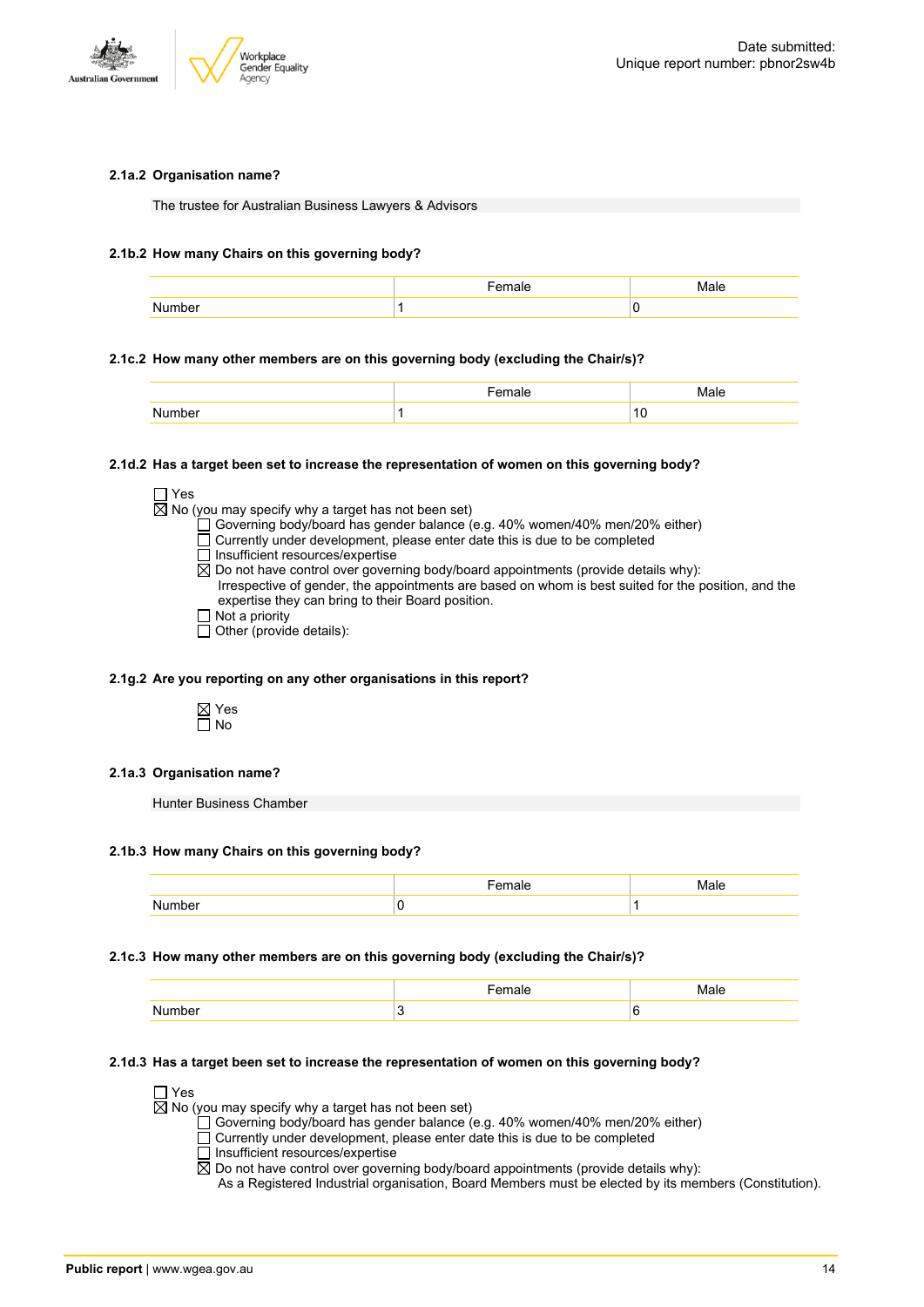



| $\Box$ Not a priority           |
|---------------------------------|
| $\Box$ Other (provide details): |

#### **2.1g.3 Are you reporting on any other organisations in this report?**

□ Yes  $\overline{\boxtimes}$  No

- 2.2 Do you have a formal selection policy and/or formal selection strategy for governing body members for ALL **organisations covered in this report?**
	- $\Box$  Yes (select all applicable answers)

Policy

- Strategy  $\boxtimes$  No (you may specify why no formal selection policy or formal selection strategy is in place)
	- In place for some governing bodies
		- Currently under development, please enter date this is due to be completed
		- Insufficient resources/expertise
	- $\overline{\boxtimes}$  Do not have control over governing body appointments (provide details why)

As a Registered Industrial organisation, Board Members must be elected by its members (Constitution).  $\Box$  Not a priority

- $\overline{\boxtimes}$  Other (provide details):
	- Irrespective of gender, the appointments are based on whom is best suited for the position, and the expertise they can bring to their Board position.
- **2.3 Does your organisation operate as a partnership structure (i.e. select NO if your organisation is an "incorporated" entity - Pty Ltd, Ltd or Inc; or an "unincorporated" entity)?**
	- □ Yes  $\overline{\boxtimes}$  No
- **2.5 If your organisation would like to provide additional information relating to gender equality indicator 2, please do so below.**

N/A

## **Gender equality indicator 3: Equal remuneration between women and men**

Equal remuneration between women and men is a key component of improving women's economic security and progressing gender equality.

#### **3. Do you have a formal policy and/or formal strategy on remuneration generally?**

| $\boxtimes$ Yes (select all applicable answers)                                   |
|-----------------------------------------------------------------------------------|
| l Policv                                                                          |
| $\boxtimes$ Strategy                                                              |
| $\Box$ No (you may specify why no formal policy or formal strategy is in place)   |
| $\Box$ Currently under development, please enter date this is due to be completed |
| $\Box$ Insufficient resources/expertise                                           |
| Salaries set by awards/industrial or workplace agreements                         |
| $\Box$ Non-award employees paid market rate                                       |
| $\Box$ Not a priority                                                             |
| Other (provide details):                                                          |

#### **3.1 Are specific gender pay equity objectives included in your formal policy and/or formal strategy?**

 $\Box$  Yes (provide details in question 3.2 below)

 $\boxtimes$  No (you may specify why pay equity objectives are not included in your formal policy or formal strategy)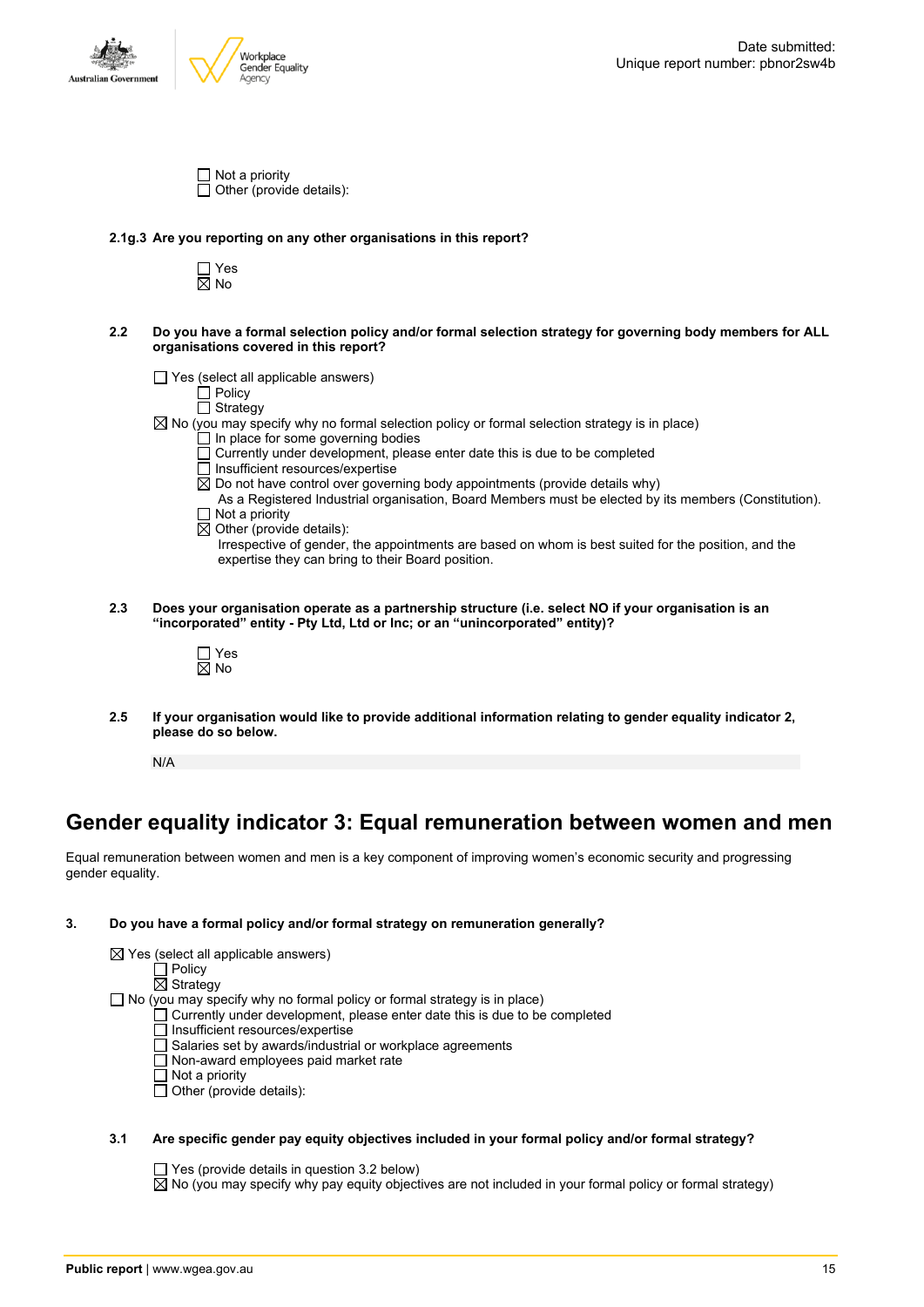

- Currently under development, please enter date this is due to be completed
- Salaries set by awards/industrial or workplace agreements
- $\overline{\Box}$  Insufficient resources/expertise
- Non-award employees paid market rate
- $\Box$  Not a priority

 $\overline{\boxtimes}$  Other (provide details):

Whilst NSWBC's formal remuneration strategy does not specifically contain gender pay equity objectives, it aims to apply structured, effective and objective benchmarking processes and methodologies to determine salaries for positions, and hence supports gender equality across the organisation. For the remuneration of positions, NSWBC's target position is to assess salaries and pay at a percentile of the general market, as agreed by NSWBC Management and the HR and Succession Committee. Other factors including individual performance and contribution, benchmarking data, tenure, internal relativities and the seniority of the position are also taken into respect when benchmarking any position. NSWBC generally uses salary data provided by external remuneration specialists to benchmark positions. For specific positions in specific industries, positions may be benchmarked against the relevant industry. Remuneration for both trainees and employees covered by an Award are also assessed against the relevant Award, and the appropriate grade and/or level. For trainees, remuneration is assessed against the National Training Wage, and is not determined by the gender of the employee. Both genders, including pregnant women and employees on parental leave, are all included in the pay review process.

#### 4. Have you analysed your payroll to determine if there are any remuneration gaps between women and men (i.e. **conducted a gender pay gap analysis)?**

 $\Box$  Yes - the most recent gender remuneration gap analysis was undertaken:

- $\Box$  Within last 12 months
- $\overline{\Box}$  Within last 1-2 years

 $\Box$  More than 2 years ago but less than 4 years ago

 $\Box$  Other (provide details):

 $\boxtimes$  No (you may specify why you have not analysed your payroll for gender remuneration gaps)

Currently under development, please enter date this is due to be completed

Insufficient resources/expertise

 $\Box$  Salaries for ALL employees (including managers) are set by awards or industrial agreements AND there is no room for discretion in pay changes (for example because pay increases occur only when there is a change in tenure or qualifications)

Salaries for SOME or ALL employees (including managers) are set by awards or industrial agreements and there IS room for discretion in pay changes (because pay increases can occur with some discretion such as performance assessments)

- Non-award employees paid market rate
- Not a priority
- $\boxtimes$  Other (provide details):

No gender remuneration gap analysis has been undertaken during this reporting period as gender pay equity is supported throughout the organisation due to structured, effective and objective benchmarking processes and methodologies being put into place to determine salaries for all positions in the organisation.

A gender remuneration gap analysis has not been required to be undertaken as factors such as individual performance and contribution, benchmarking data, tenure, internal relativities and the seniority of the position are also taken into respect when benchmarking positions. Salaries are assessed and are paid at a percentile of the general market as agreed by NSWBC Management and the HR and Succession Committee.

NSWBC generally uses salary data provided by external remuneration specialists to benchmark positions. For specific positions in specific industries, positions may be benchmarked against the relevant industry. Remuneration for both trainees and employees covered by an Award are also assessed against the relevant Award, and the appropriate grade and/or level. For trainees, remuneration is assessed against the National Training Wage, and is not determined by the gender of the employee. A gender remuneration gap analysis was therefore not undertaken for the reasons outlined above, hence no actions were able to be taken.

#### **4.2 If your organisation would like to provide additional information relating to gender equality indicator 3, please do so below:**

N/A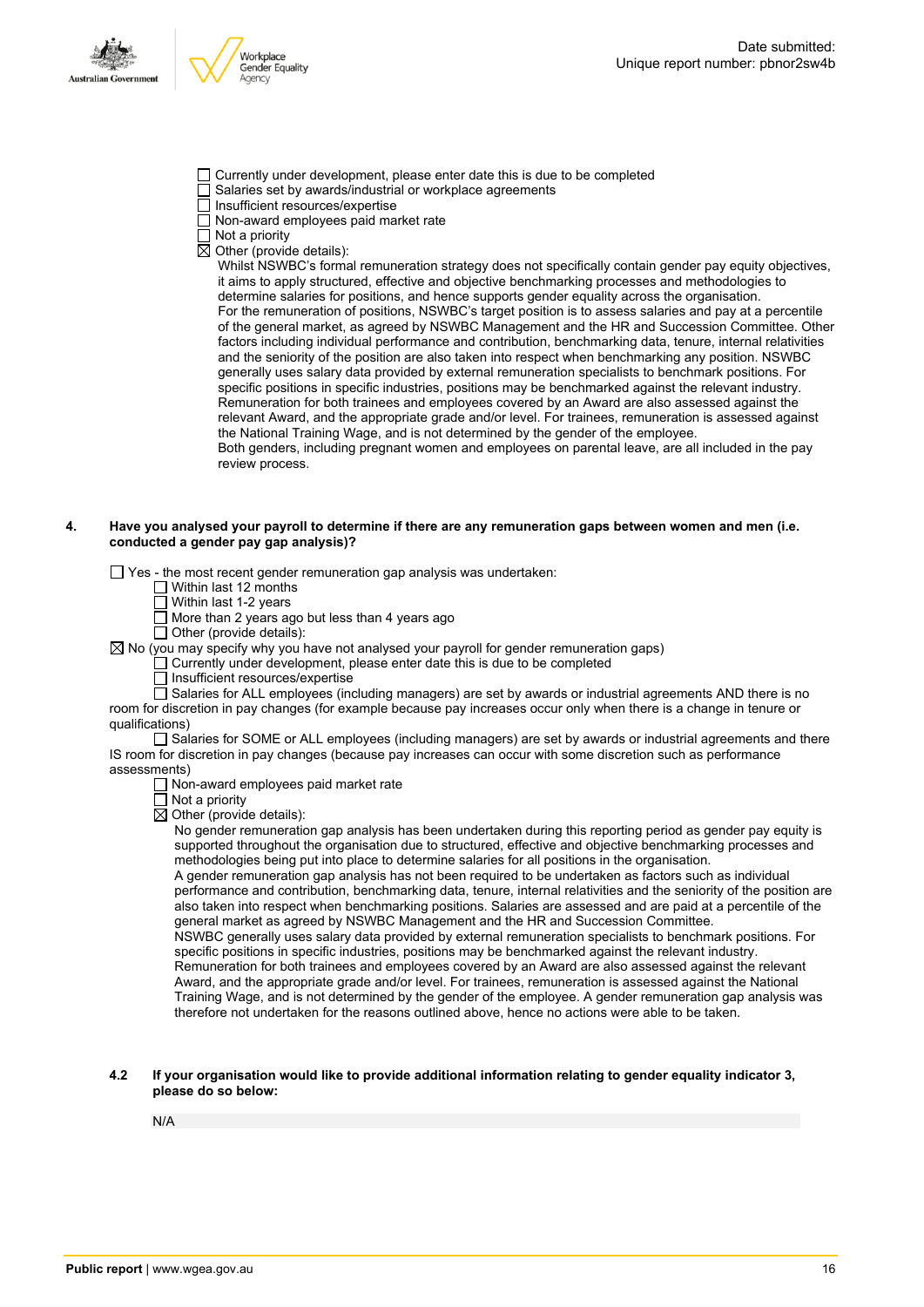



### **Gender equality indicator 4: Flexible working and support for employees with family and caring responsibilities**

This indicator will enable the collection and use of information from relevant employers about the availability and utility of employment terms, conditions and practices relating to flexible working arrangements for employees and to working arrangements supporting employees with family or caring responsibilities. One aim of this indicator is to improve the capacity of women and men to combine paid work and family or caring responsibilities through such arrangements. The achievement of this goal is fundamental to gender equality and to maximising Australia's skilled workforce.

5. A "PRIMARY CARER" is the member of a couple or a single carer, REGARDLESS OF GENDER, identified as having **greater responsibility for the day-to-day care of a child.**

**Do you provide EMPLOYER FUNDED paid parental leave for PRIMARY CARERS that is available for women AND men, in addition to any government funded parental leave scheme for primary carers?**

 $\boxtimes$  Yes. (Please indicate how employer funded paid parental leave is provided to the primary carer):

 $\boxtimes$  By paying the gap between the employee's salary and the government's paid parental leave scheme By paying the employee's full salary (in addition to the government's paid scheme), regardless of the period of

time over which it is paid. For example, full pay for 12 weeks or half pay for 24 weeks

 $\Box$  As a lump sum payment (paid pre- or post- parental leave, or a combination)

 $\Box$  No, we offer paid parental leave for primary carers that is available to women ONLY (e.g. maternity leave). (Please indicate how employer funded paid parental leave is provided to women ONLY):

By paying the gap between the employee's salary and the government's paid parental leave scheme

By paying the employee's full salary (in addition to the government's paid scheme), regardless of the period of time over which it is paid. For example, full pay for 12 weeks or half pay for 24 weeks

 $\Box$  As a lump sum payment (paid pre- or post- parental leave, or a combination)

 $\square$  No, we offer paid parental leave for primary carers that is available to men ONLY. (Please indicate how employer funded paid parental leave is provided to men ONLY):

 $\Box$  By paying the gap between the employee's salary and the government's paid parental leave scheme

 $\Box$  By paying the employee's full salary (in addition to the government's paid scheme), regardless of the period of time over which it is paid. For example, full pay for 12 weeks or half pay for 24 weeks

 $\Box$  As a lump sum payment (paid pre- or post- parental leave, or a combination)

 $\Box$  No, not available (you may specify why this leave is not provided)

Currently under development, please enter date this is due to be completed

 $\Box$  Insufficient resources/expertise

Government scheme is sufficient

 $\overline{\Box}$  Not a priority

 $\Box$  Other (provide details):

**5.1 How many weeks of EMPLOYER FUNDED paid parental leave for primary carers is provided? If different amounts of leave are provided (e.g. based on length of service) enter the MINIMUM number of weeks provided to eligible employees:**

18

- 5a. If your organisation would like to provide additional information on your paid parental leave for primary **carers e.g. eligibility period, where applicable the maximum number of weeks provided, and other arrangements you may have in place, please do so below.**
	- **5.2 What proportion of your total workforce has access to employer funded paid parental leave for PRIMARY CARERS?**
		- **• In your calculation, you MUST INCLUDE CASUALS when working out the proportion.**
			- $\square$  <10%  $\overline{\square}$  10-20%  $\square$  21-30%  $\Box$  31-40%  $\Box$  41-50%  $\overline{\Box}$  51-60%  $\Box$  61-70%  $\overline{\Box}$  71-80%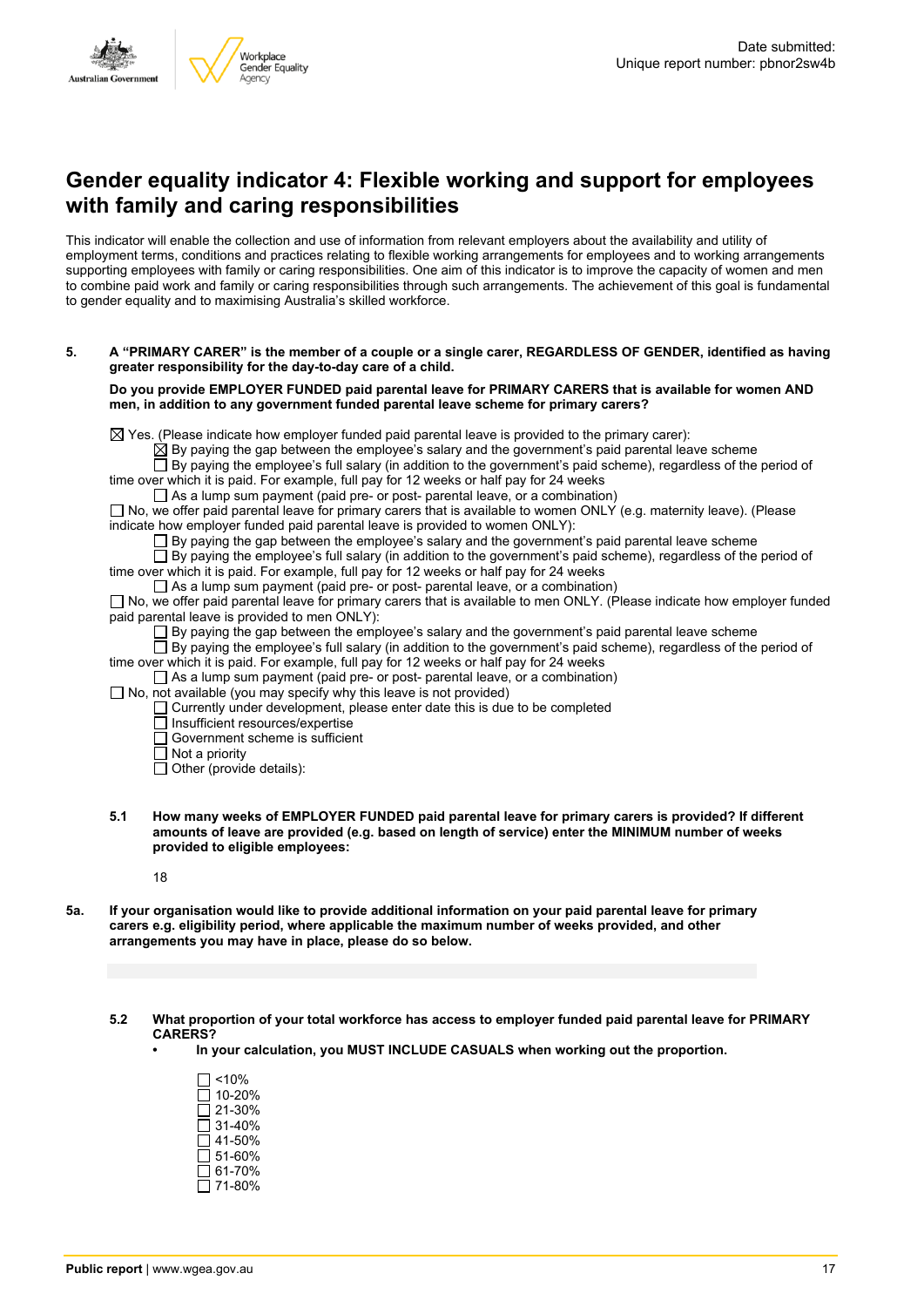

| ∏ 81-90% |
|----------|
| ⊠ 91-99% |
| □ 100%   |

**5.3 Please indicate whether your employer funded paid parental leave for primary carers covers:**

| $\Box$ Adoption   |
|-------------------|
| $\Box$ Surrogacy  |
| $\Box$ Stillbirth |

6. A "SECONDARY CARER" is a member of a couple or a single carer. REGARDLESS OF GENDER, who is not the **primary carer.**

**Do you provide EMPLOYER FUNDED paid parental leave for SECONDARY CARERS that is available for men and women, in addition to any government funded parental leave scheme for secondary carers?**

| $\boxtimes$ Yes                                                                                            |
|------------------------------------------------------------------------------------------------------------|
| No, we offer paid parental leave for SECONDARY CARERS that is available to men ONLY (e.g. paternity leave) |
| $\Box$ No, we offer paid parental leave for SECONDARY CARERS that is available to women ONLY               |
| $\Box$ No (you may specify why employer funded paid parental leave for secondary carers is not paid)       |
| $\Box$ Currently under development, please enter date this is due to be completed                          |
| Insufficient resources/expertise                                                                           |
| $\Box$ Government scheme is sufficient                                                                     |
| $\Box$ Not a priority                                                                                      |
| $\Box$ Other (provide details):                                                                            |

**6.1 How many days of EMPLOYER FUNDED parental leave is provided for SECONDARY CARERS? If different** amounts of leave are provided (e.g. based on length of service) enter the MINIMUM number of days provided **to eligible employees:**

14

- 6a. If your organisation would like to provide additional information on your paid parental leave for SECONDARY **CARERS e.g. eligibility period, other arrangements you may have in place etc, please do so below.**
	- 6.2 What proportion of your total workforce has access to employer funded paid parental leave for SECONDARY **CARERS?**
		- **• In your calculation, you MUST INCLUDE CASUALS when working out the proportion.**

 $\square$  <10%  $\overline{1}$  10-20%  $\overline{\square}$  21-30%  $\square$  31-40% 41-50% 51-60%  $\Box$  61-70%  $71-80%$ 81-90%  $\overline{\boxtimes}$  91-99%  $\Box$  100%

- **6.3 Please indicate whether your employer funded paid parental leave for secondary carers covers:**
	- □ Adoption Surrogacy  $\Box$  Stillbirth
- **7. How many MANAGERS have taken parental leave during the reporting period (paid and/or unpaid)? Include employees still on parental leave, regardless of when it commenced.**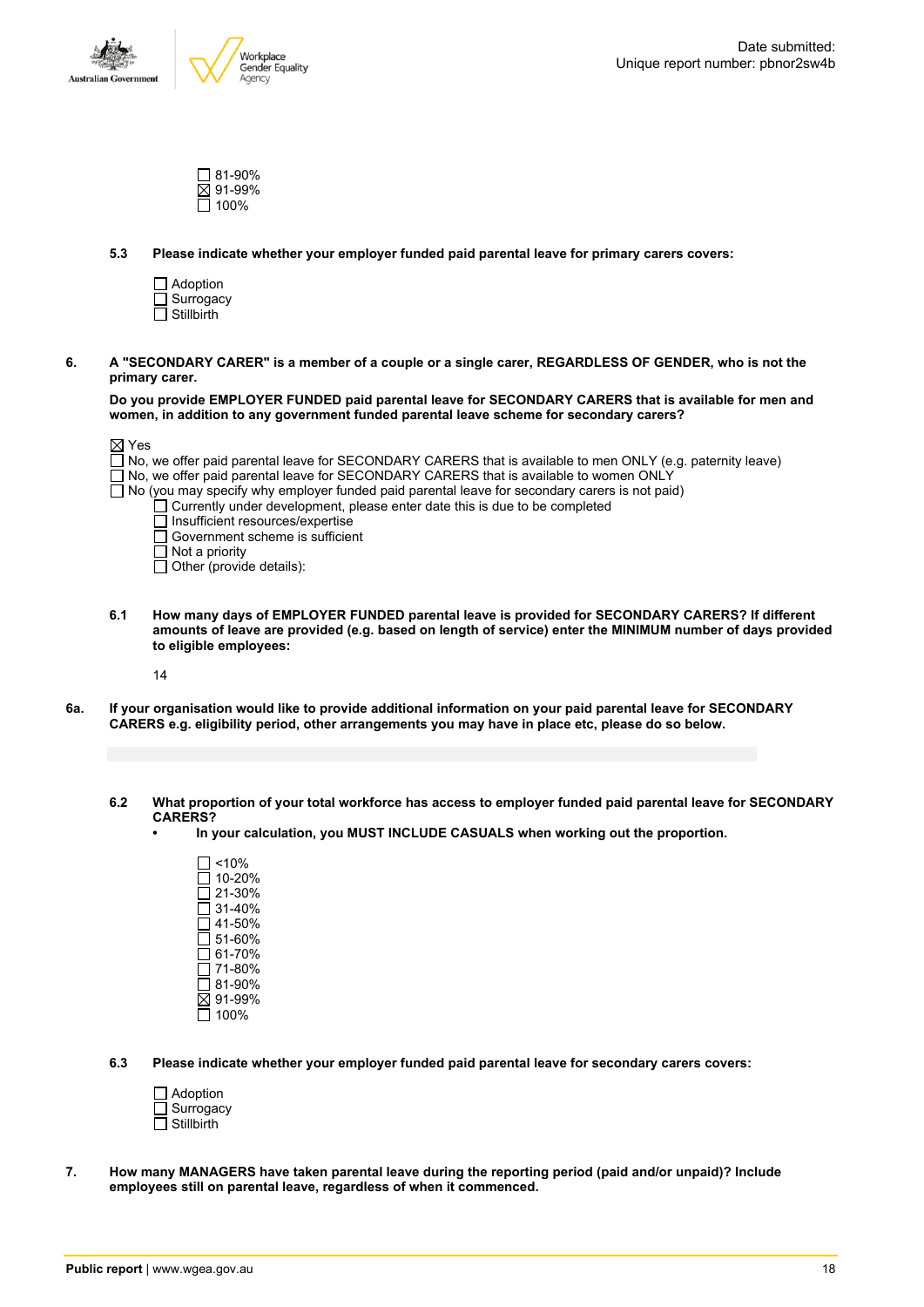

|          | Primary carer's leave |      | Secondary carer's leave |      |
|----------|-----------------------|------|-------------------------|------|
|          | Female                | Male | Female                  | Male |
| Managers |                       |      |                         |      |

#### **7.1 How many NON-MANAGERS have taken parental leave during the reporting period (paid and/or unpaid)? Include employees still on parental leave, regardless of when it commenced.**

|              | Primary carer's leave |      | Secondary carer's leave |      |
|--------------|-----------------------|------|-------------------------|------|
|              | Female                | Male | Female                  | Male |
| Non-managers | 32                    |      |                         |      |

**8. How many MANAGERS, during the reporting period, ceased employment before returning to work from parental leave, regardless of when the leave commenced?**

**• Include those where parental leave was taken continuously with any other leave type. For example, where annual leave or any other paid or unpaid leave is also taken at that time.**

**• 'Ceased employment' means anyone who has exited the organisation for whatever reason, including resignations, redundancies and dismissals.**

**8.1 How many NON-MANAGERS, during the reporting period, ceased employment before returning to work from parental leave, regardless of when the leave commenced?**

**• Include those where parental leave was taken continuously with any other leave type. For example, where annual leave or any other paid or unpaid leave is also taken at that time.**

**• 'Ceased employment' means anyone who has exited the organisation for whatever reason, including resignations, redundancies and dismissals.**

| . | $\sim$ $-$ | л. |
|---|------------|----|

#### **9. Do you have a formal policy and/or formal strategy on flexible working arrangements?**

 $\boxtimes$  Yes (select all applicable answers)

 $\mathsf{\dot{M}}$  Policy

 $\Box$  Strategy

 $\Box$  No (you may specify why no formal policy or formal strategy is in place)

- $\Box$  Currently under development, please enter date this is due to be completed
	- $\overline{\Box}$  Insufficient resources/expertise
	- Don't offer flexible arrangements
	- $\Box$  Not a priority
	- $\Box$  Other (provide details):
- 10. Do you have a formal policy and/or formal strategy to support employees with family or caring responsibilities?

 $\boxtimes$  Yes (select all applicable answers)

- $\boxtimes$  Policy
- $\overline{\boxtimes}$  Strategy

 $\Box$  No (you may specify why no formal policy or formal strategy is in place)

- $\Box$  Currently under development, please enter date this is due to be completed
- $\Box$  Insufficient resources/expertise
- Included in award/industrial or workplace agreement
- Not a priority
- $\Box$  Other (provide details):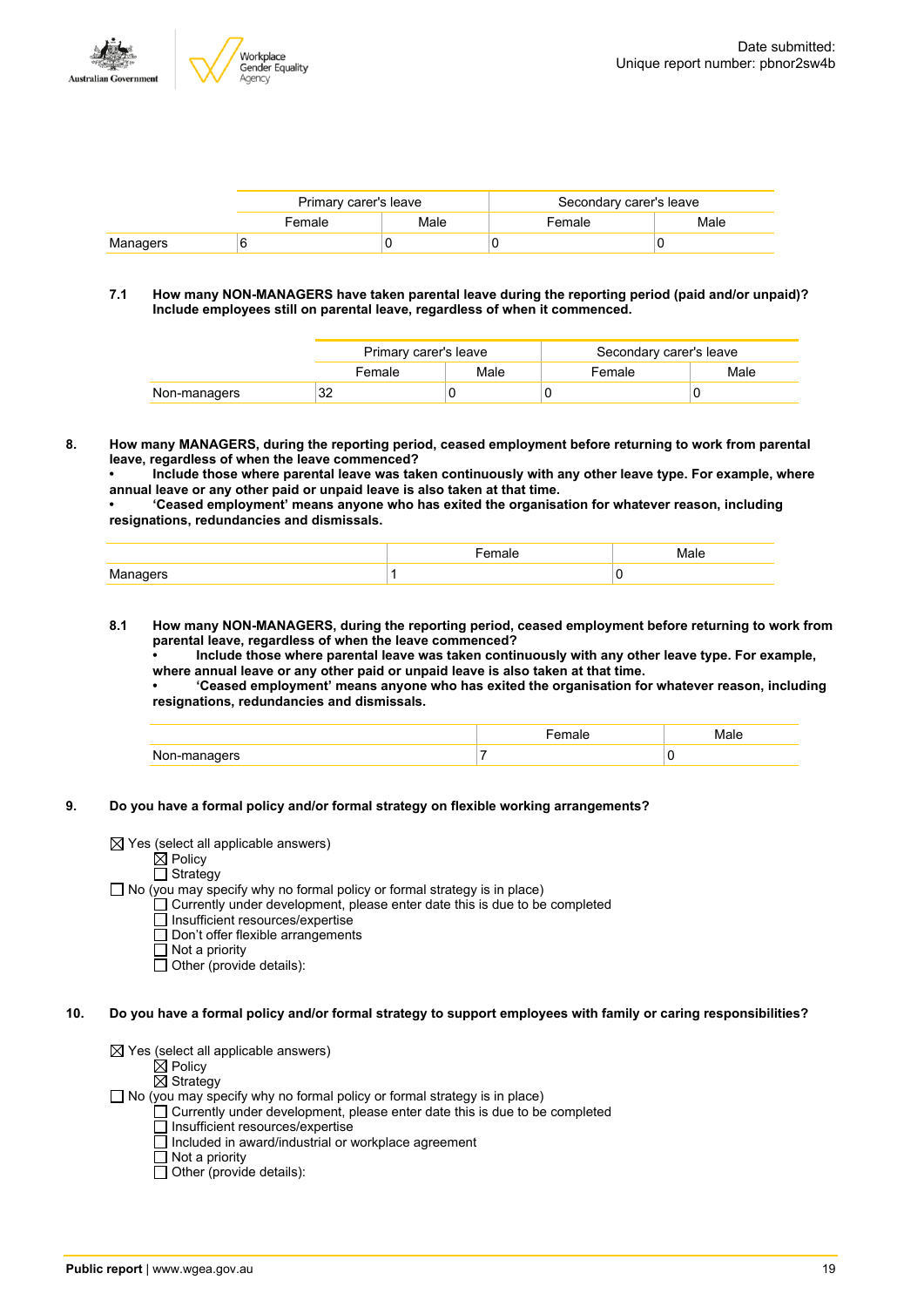



11. Do you offer any other support mechanisms, other than leave, for employees with family or caring responsibilities **(eg, employer-subsidised childcare, breastfeeding facilities)?**

#### $\boxtimes$  Yes

- $\Box$  No (you may specify why non-leave based measures are not in place)
	- $\Box$  Currently under development, please enter date this is due to be completed
	- $\overline{\Box}$  Insufficient resources/expertise
	- $\Box$  Not a priority
	- $\Box$  Other (provide details):
- **11.1 Please select what support mechanisms are in place and if they are available at all worksites. • Where only one worksite exists, for example a head-office, select "Available at all worksites".**
	- $\Box$  Employer subsidised childcare  $\Box$  Available at some worksites only  $\Box$  Available at all worksites  $\Box$  On-site childcare □ Available at some worksites only  $\overline{\Box}$  Available at all worksites  $\boxtimes$  Breastfeeding facilities  $\boxtimes$  Available at some worksites only  $\overline{\Box}$  Available at all worksites  $\Box$  Childcare referral services Available at some worksites only Available at all worksites  $\Box$  Internal support networks for parents Available at some worksites only  $\overline{\Box}$  Available at all worksites  $\Box$  Return to work bonus (only select this option if the return to work bonus is NOT the balance of paid parental leave when an employee returns from leave) □ Available at some worksites only  $\Box$  Available at all worksites  $\Box$  Information packs to support new parents and/or those with elder care responsibilities  $\square$  Available at some worksites only  $\Box$  Available at all worksites  $\overline{\boxtimes}$  Referral services to support employees with family and/or caring responsibilities Available at some worksites only  $\overline{\boxtimes}$  Available at all worksites  $\Box$  Targeted communication mechanisms, for example intranet/ forums Available at some worksites only Available at all worksites  $\Box$  Support in securing school holiday care □ Available at some worksites only  $\Box$  Available at all worksites  $\Box$  Coaching for employees on returning to work from parental leave  $\Box$  Available at some worksites only □ Available at all worksites  $\Box$  Parenting workshops targeting mothers Available at some worksites only  $\Box$  Available at all worksites  $\Box$  Parenting workshops targeting fathers Available at some worksites only Available at all worksites  $\Box$  None of the above, please complete question 11.2 below
- 12. Do vou have a formal policy and/or formal strategy to support employees who are experiencing family or domestic **violence?**
	- $\boxtimes$  Yes (select all applicable answers)
		- $\dot{\boxtimes}$  Policy
			- $\overline{\boxtimes}$  Strategy
	- No (you may specify why no formal policy or formal strategy is in place)
		- $\Box$  Currently under development, please enter date this is due to be completed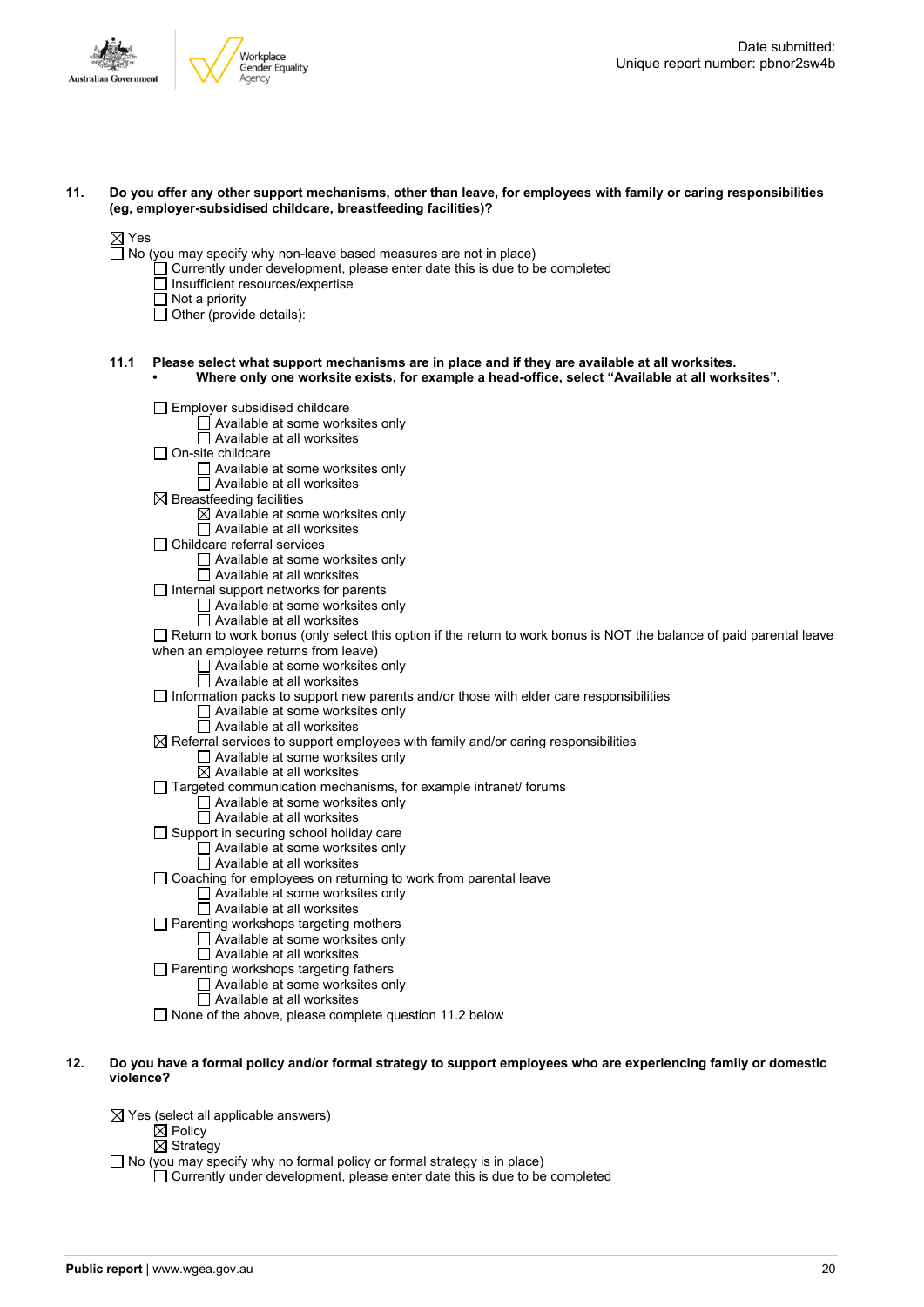



- Insufficient resources/expertise
- $\Box$  Included in award/industrial or workplace agreements
- $\overline{\Box}$  Not aware of the need
- $\Box$  Not a priority
- $\Box$  Other (please provide details):

#### 13. Other than a formal policy and/or formal strategy, do you have any support mechanisms in place to support **employees who are experiencing family or domestic violence?**

 $\boxtimes$  Yes (select all applicable answers)

- $\boxtimes$  Employee assistance program (including access to a psychologist, chaplain or counsellor)
- Training of key personnel
- A domestic violence clause is in an enterprise agreement or workplace agreement
- Workplace safety planning
- $\Box$  Access to paid domestic violence leave (contained in an enterprise/workplace agreement)
- Access to unpaid domestic violence leave (contained in an enterprise/workplace agreement)
- Access to paid domestic violence leave (not contained in an enterprise/workplace agreement)
- $\overline{\boxtimes}$  Access to unpaid leave
- $\overline{\boxtimes}$  Confidentiality of matters disclosed
- $\overline{\Box}$  Referral of employees to appropriate domestic violence support services for expert advice
- $\boxtimes$  Protection from any adverse action or discrimination based on the disclosure of domestic violence
- $\overline{\boxtimes}$  Flexible working arrangements
- $\Box$  Provision of financial support (e.g. advance bonus payment or advanced pay)
- $\overline{\boxtimes}$  Offer change of office location
- $\Box$  Emergency accommodation assistance
- Access to medical services (e.g. doctor or nurse)
- $\Box$  Other (provide details):
- No (you may specify why no other support mechanisms are in place)
	- $\Box$  Currently under development, please enter date this is due to be completed
	- $\overline{\Box}$  Insufficient resources/expertise
	- $\Box$  Not aware of the need
	- $\Box$  Not a priority
	- $\Box$  Other (provide details):

#### 14. Where any of the following options are available in your workplace, are those option/s available to both women **AND men?**

- **• flexible hours of work**
- **• compressed working weeks**
- **• time-in-lieu**
- **• telecommuting**
- **• part-time work**
- **• job sharing**
- **• carer's leave**
- **• purchased leave**
- **• unpaid leave.**

**Options may be offered both formally and/or informally.**

**For example, if time-in-lieu is available to women formally but to men informally, you would select NO.**

 $\boxtimes$  Yes, the option/s in place are available to both women and men.  $\Box$  No, some/all options are not available to both women AND men.

- **14.1 Which options from the list below are available? Please tick the related checkboxes.**
	- **• Unticked checkboxes mean this option is NOT available to your employees.**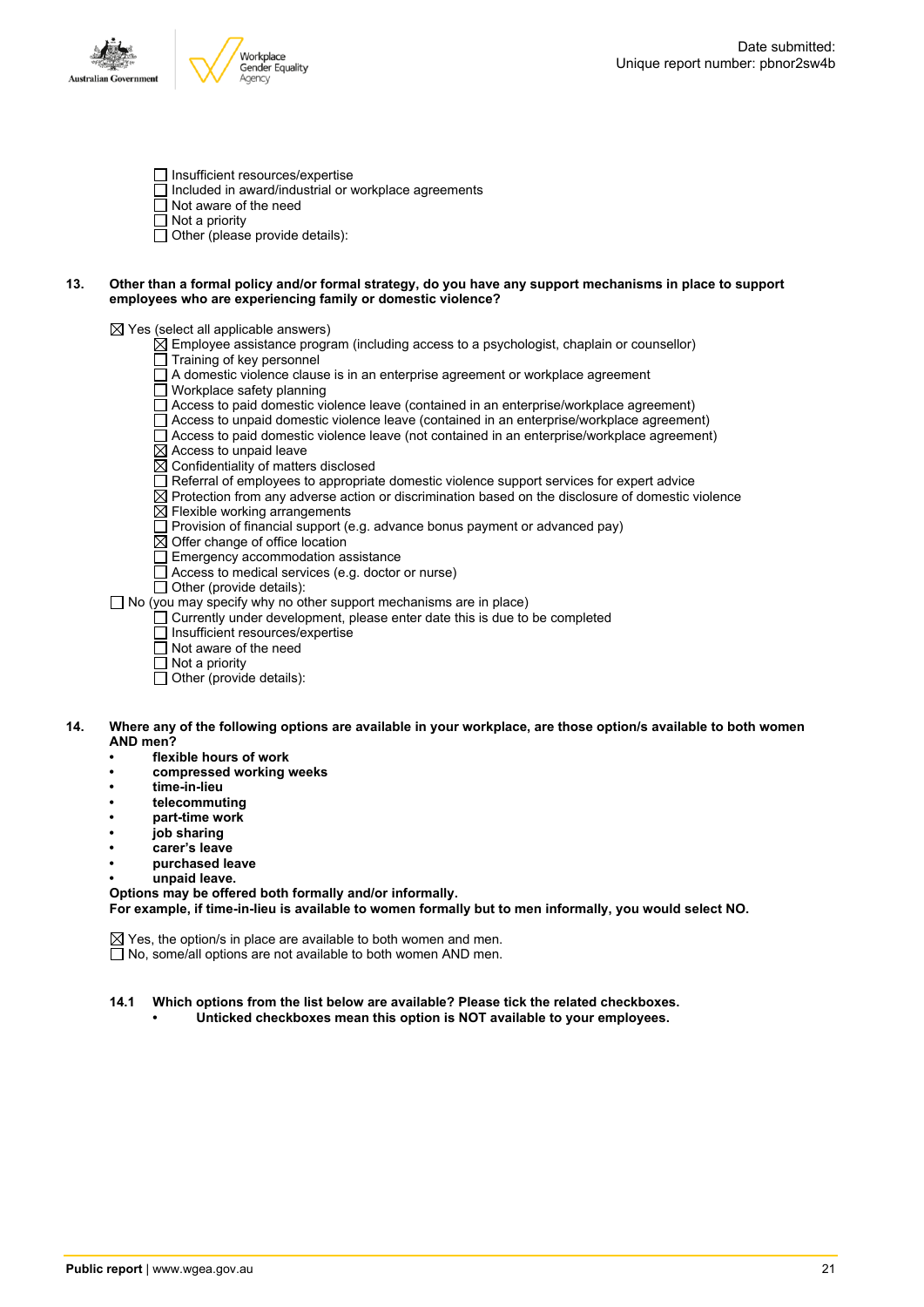



| Managers |          | Non-managers |          |
|----------|----------|--------------|----------|
| Formal   | Informal | Formal       | Informal |
| ⊠        |          | X            |          |
|          |          |              |          |
|          | ⊠        |              | X        |
| ⊠        | ⋈        | ⊠            | X        |
| ⊠        |          | $\boxtimes$  |          |
| ⊠        |          | X            |          |
| ⊠        |          | X            |          |
|          |          |              |          |
|          |          | Χ            |          |
|          |          |              |          |

#### **14.3 You may specify why any of the above options are NOT available to your employees.**

 $\Box$  Currently under development, please enter date this is due to be completed  $\Box$  Insufficient resources/expertise  $\overline{\boxtimes}$  Not a priority

 $\Box$  Other (provide details):

#### **14.4 If your organisation would like to provide additional information relating to gender equality indicator 4, please do so below:**

An employment term, condition or practice available to all employees, irrespective of their gender is the opportunity to work from home. NSW Business Chamber supports a work-life balance and understands that employees may need to work from home due to various reasons at certain times during their employment.

Requests to work from home are assessed against business requirements and may be approved on a temporary or permanent basis. Working from home arrangements are funded by the organisation where the organisation arranges for workplace assessments in the home, and also provides equipment such as first aid kits, fire extinguishers, ergonomic chairs, desks, telephones, and workstations to ensure that productivity is not hindered, and that the employee is safe at all times.

### **Gender equality indicator 5: Consultation with employees on issues concerning gender equality in the workplace**

This gender equality indicator seeks information on what consultation occurs between employers and employees on issues concerning gender equality in the workplace.

#### **15. Have you consulted with employees on issues concerning gender equality in your workplace?**



 $\boxtimes$  No (you may specify why you have not consulted with employees on gender equality)

 $\overline{\boxtimes}$  Not needed (provide details why):

- NSWBC is an organisation that adheres to Equal Employment Opportunities and all aspects of employment including but not limited to workplace flexibility, and incentive programs regardless of gender. As such, there have never been any employee issues concerning gender equality in the workplace therefore consultation with employees were not required.
- □ Insufficient resources/expertise
- $\Box$  Not a priority
- $\Box$  Other (provide details):
- **15.3 If your organisation would like to provide additional information relating to gender equality indicator 5, please do so below.**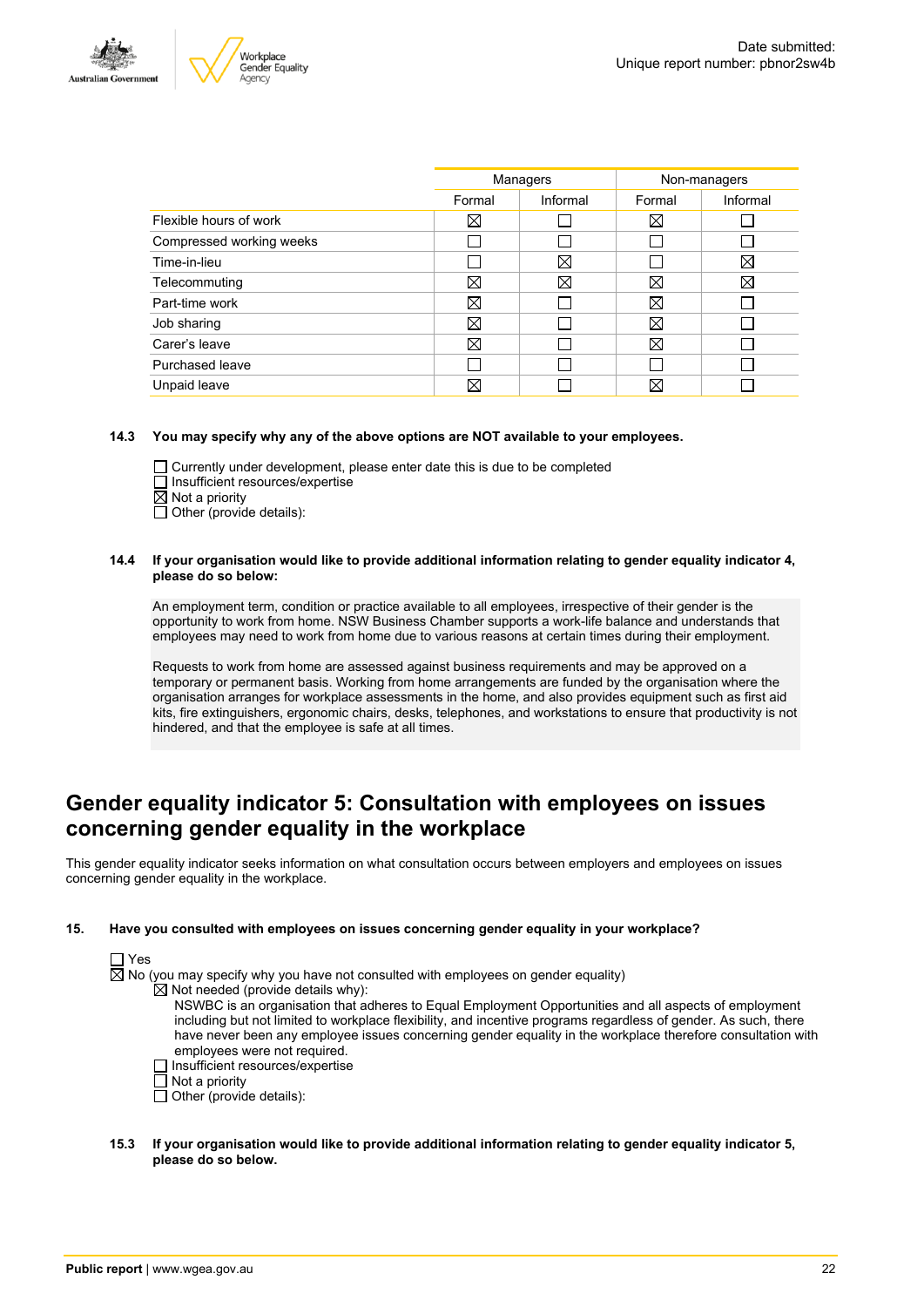



N/A

# **Gender equality indicator 6: Sex-based harassment and discrimination**

The prevention of sex-based harassment and discrimination (SBH) has been identified as important in improving workplace participation. Set by the Minister, this gender equality indicator seeks information on the existence of a SBH policy and/or strategy and whether training of managers on SBH is in place.

- **16. Do you have a formal policy and/or formal strategy on sex-based harassment and discrimination prevention?**
	- $\boxtimes$  Yes (select all applicable answers)
		- $\boxtimes$  Policy
		- $\overline{\boxtimes}$  Strategy

 $\Box$  No (you may specify why no formal policy or formal strategy is in place)

- $\Box$  Currently under development, please enter date this is due to be completed
	- □ Insufficient resources/expertise
	- Included in award/industrial or workplace agreement
	- $\Box$  Not a priority
	- $\Box$  Other (provide details):

#### **16.1 Do you include a grievance process in any sex-based harassment and discrimination prevention formal policy and/or formal strategy?**

⊠ Yes

 $\overline{\Box}$  No (you may specify why a grievance process is not included)

- Currently under development, please enter date this is due to be completed
- $\Box$  Insufficient resources/expertise
- $\Box$  Not a priority
- $\overline{\Box}$  Other (provide details):

#### **17. Do you provide training for all managers on sex-based harassment and discrimination prevention?**

 $\boxtimes$  Yes - please indicate how often this training is provided:

- $\overline{\boxtimes}$  At induction
- $\overline{\Box}$  At least annually
- $\boxtimes$  Every one-to-two years
- Every three years or more
- Varies across business units
- $\Box$  Other (provide details):
- $\Box$  No (you may specify why this training is not provided)
	- $\Box$  Currently under development, please enter date this is due to be completed
		- Insufficient resources/expertise
		- $\Box$  Not a priority
		- $\Box$  Other (provide details):

#### **17.1 If your organisation would like to provide additional information relating to gender equality indicator 6, please do so below:**

Training for Managers and Team Leaders on sex-based harassment and discrimination prevention has been implemented in the form of an online learning program/training course. Current People Managers, including Team Leaders, were required to complete it upon its implementation and all new People Managers, including Team Leaders are required to complete it upon their commencement in that role. At the end of each module, a learning assessment is required to be completed and a 100% result is essential to be attained in order to ensure that the module has been understood. Compulsory re-training will occur every two years, and at times when the program is updated with new information. This training is completed by all Managers, including Team Leaders, irrespective of their gender and irrespective of their business unit.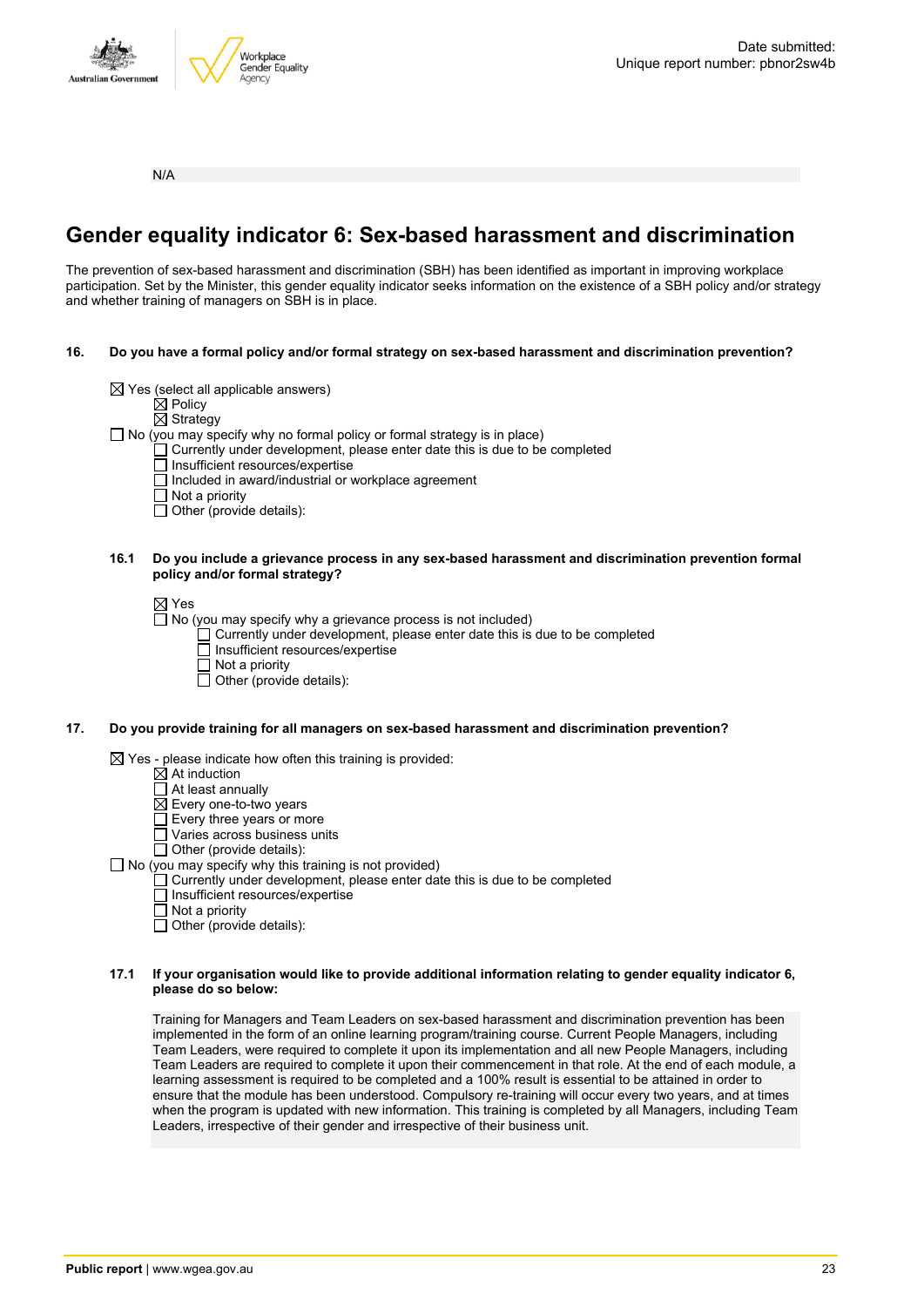



### **Other**

18. If your organisation has introduced any outstanding initiatives that have resulted in improved gender equality in **your workplace, please tell us about them.**

(As with all questions in this questionnaire, information you provide here will appear in your public report.)

A formal strategy that specifically supports gender equality within our organisation is an internal digital communication platform, where we celebrate promotions, business wins by employees and share ideas. This is accessible by all employees. All employees are given the opportunity to contribute to this platform and it aids in connecting employees from different offices and departments, and opening up communication channels amongst them.

All employees, irrespective of gender, are also offered a diverse range of benefits which include, but are not limited to, free flu vaccinations, discounted health cover, banking/financial services, vehicles, salary sacrifice options, salary packaging, and discounted gym memberships.

A variety of committees are present within the organisation, varying from the strategic, management and operational levels, such as Employee Recognition, WHS and Consultative Committee, Diversity Advisory Committee and Community Connect. These committees and teams are made up of both male and female employees.

Succession planning is a strategy that has been put into place as a program which includes guidelines for employees whom have been identified as having the potential to fill key and critical organisational positions. Gender equality is supported through succession planning as employees have been identified irrespective of gender, and both female and male employees have been considered for each key role. This strategy ensures that capable employees are prepared to move into more senior roles as and when they become vacant.

A formal strategy our organisation uses to support gender equality is the use of feedback from inductions surveys, exit interviews and the Employee Engagement Survey. All employees are encouraged to complete the induction survey, exit interview and the Employee Engagement survey which is anonymous to provide feedback on their experiences which include their recruitment, induction, and their employment. From these surveys and interviews, no gender quality issues were evident.

The initiatives outlined above have resulted in improved gender equality outcomes within our workplace.